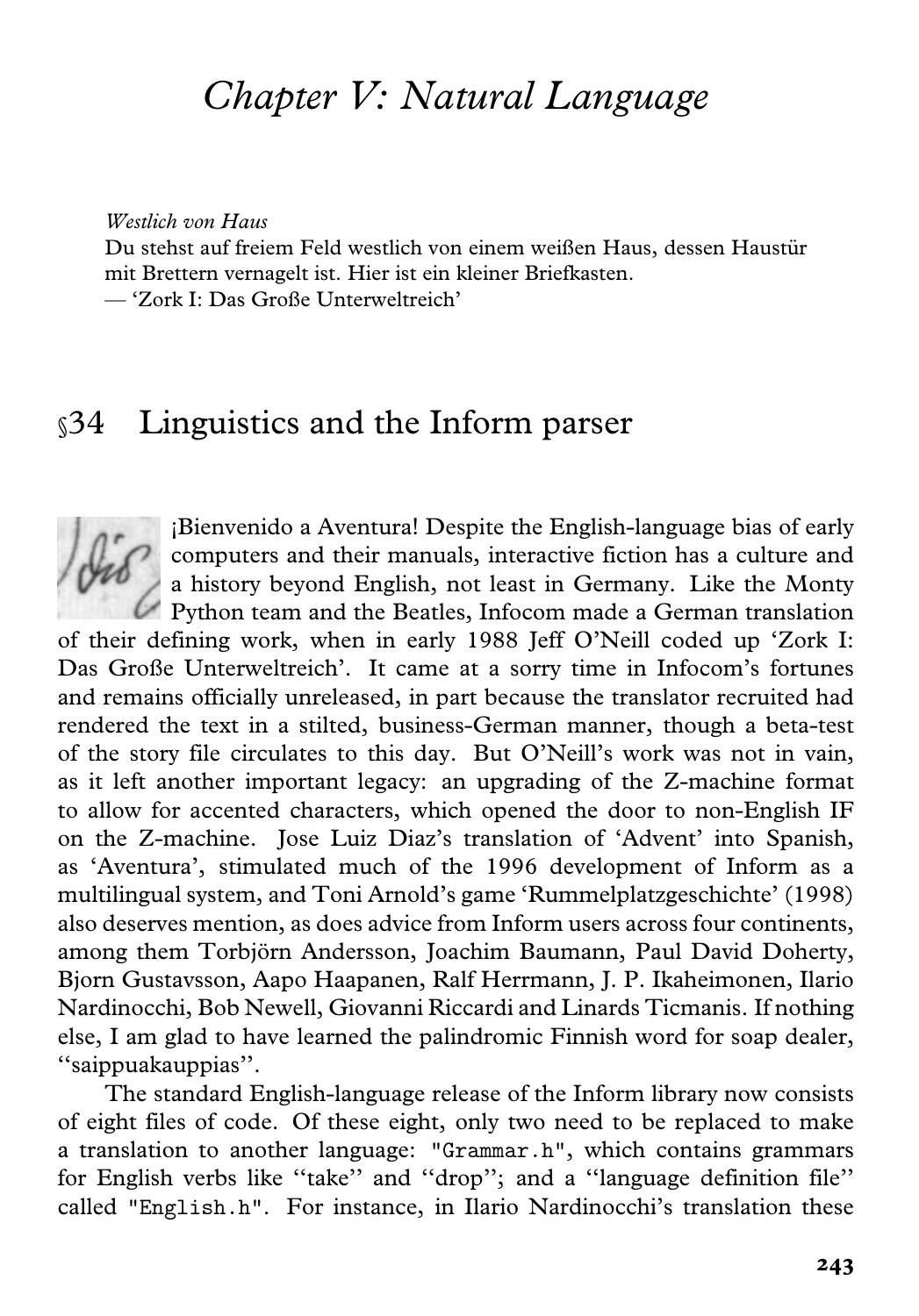two files are replaced by "ItalianG.h" and "Italian.h", in Jose Luis Diaz's translation they become "SpanishG.h" and "Spanish.h" and so on. Language definition files can be useful for more, or rather less, than just translation. 'The Tempest' (1997), for instance, uses a language definition file to enable it to speak in Early Modern English verse and to recognise pronouns like ''thee'' and ''thy''. A suitable language definition file could also change the persona of an Inform game from second-person (''You fall into a pit!'') to first-person (''I have fallen into a pit!'') or third (''Bilbo falls into a pit!''), or from present to past tenses, as Jamie Murphy's game 'Leopold the Minstrel' (1996) did.

This section goes into the linguistics of the Inform parser, and how to add new grammatical concepts to it using grammar tokens. The next goes into full-scale translation and how to write new language definition files.

 $\cdot$   $\cdot$   $\cdot$   $\cdot$   $\cdot$   $\cdot$   $\cdot$ 

Language is complex, computers are simple. Modern English is a mostly non-inflected language, meaning that words tend not to alter their spelling according to their usage, but even here the parser has to go to some trouble to cope with one of its remaining inflections (''take coin'' but ''take six coins'': see §29). The range of variation in human languages is large and as many are heavily inflected the task at first seems hopeless.†

On the other hand, Inform is mainly used with Romance-family languages, where commands are formed roughly as they are in English. The language understood by the parser is a simple one, called Informese. It has three genders, two numbers, a concept of animate versus inanimate nouns and a clear understanding of articles and pronouns, but all verbs are imperative, the only tense is the present, there are no cases of nouns (but see §35) and adjectives are not distinguished from nouns (but see §26). Informese is based on a small part of English, but the proposition of this chapter is that (with some effort) you can find Informese at the core of many other languages as well.

Changes of vocabulary are obviously needed: for instance, where an English game recognises ''other'', a French one must recognise ''autre''. But, as the following example shows, vocabulary changes are not enough:

jetez la boule dedans *throw the ball into it* (French)

has no word-for-word translation into Informese, because ''dedans'' (into it) is a pronominal adverb, and Informese doesn't have pronominal adverbs.

<sup>†</sup> In fact the difficult languages to parse are not those with subtleties of spelling but those where even word-recognition can be a matter of context and guesswork, such as Hebrew, where all vowels are conventionally omitted.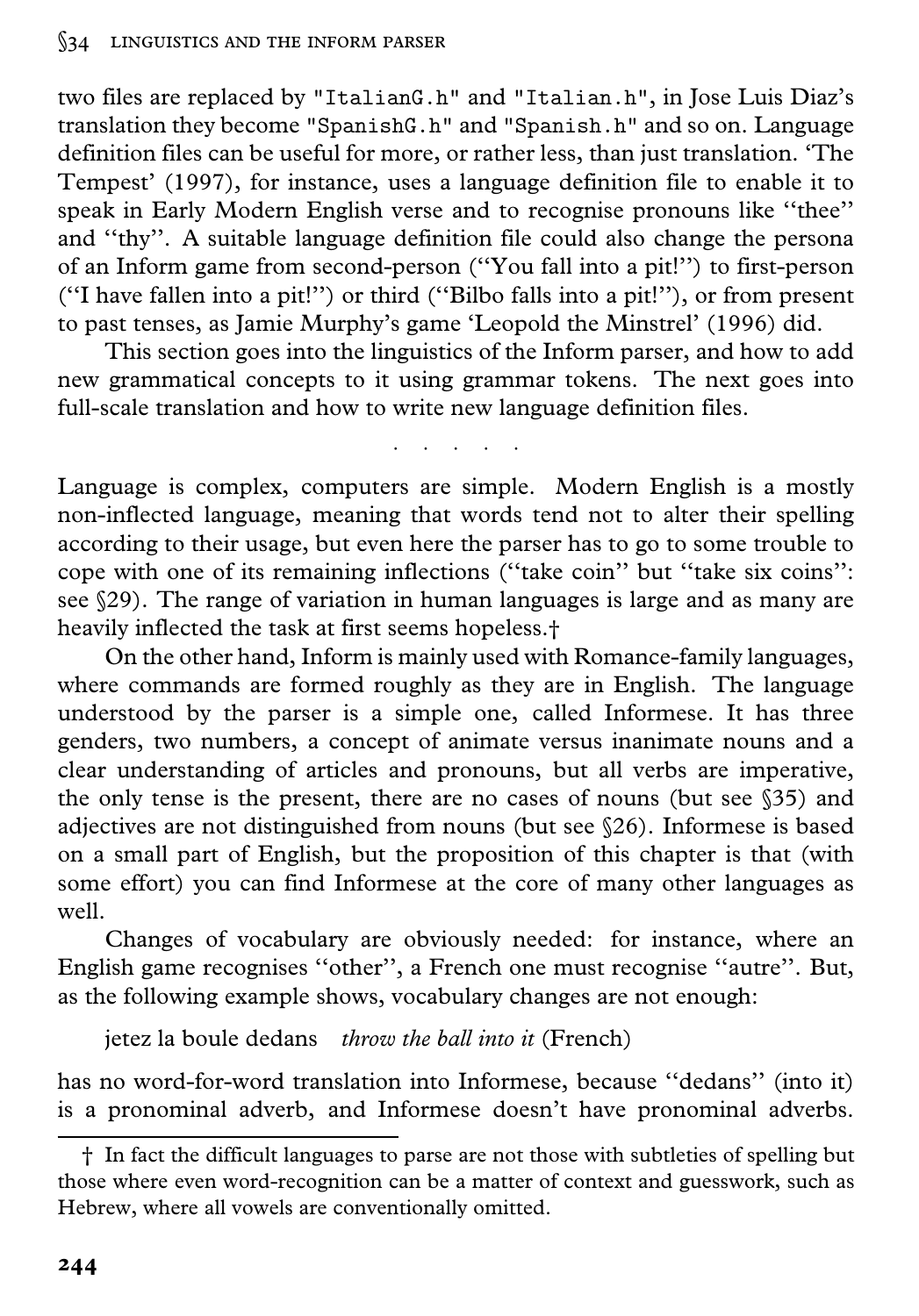Instead, a transformational rule like this one must be applied:

dedans *inside it* 7→ dans lui

Transformational rules like this one bring new grammatical structures into the Inform parser. The rest of this section is occupied with describing what is present already.

 $\cdot$   $\cdot$   $\cdot$   $\cdot$   $\cdot$   $\cdot$   $\cdot$ 

The following is a short grammar of Informese. Both here and in the General Index, grammatical concepts understood by the parser are written in angle brackets  $\langle$  like so $\rangle$ .

(1) *Commands*

A command to an Inform game should be one of:

 $\langle$ oops-word $\rangle$   $\langle$ word $\rangle$  $\langle$  action phrase $\rangle$  $\langle$  noun phrase $\rangle$ ,  $\langle$  action phrase $\rangle$ 

An  $\langle$ oops-word $\rangle$  corrects the last command by putting the  $\langle$ word $\rangle$  in to replace whatever seemed to be incorrect. In "English.h", the only words in the  $\langle$ oops-word $\rangle$  category are "oops" and its abbreviation "o". An  $\langle$  action phrase $\rangle$  instructs the player to perform an action, unless it is preceded by a  $\langle$  houn phrase $\rangle$  and a comma, in which case someone else is instructed to perform an action.

An  $\alpha$  action phrase) consists of a sequence of verb phrases, divided up by full stops or then-words: a  $\langle$ then-word $\rangle$  is a word like the English "then" or a full stop. For instance ''take sword. east. put sword in stone'' is broken into a sequence of three verb phrases, each parsed and acted on in turn. (It's important not to parse them all at once: the meaning of the noun phrase ''stone'' depends on where the player is by then.)

(2) *Verb phrases*

A  $\langle$  verb phrase $\rangle$  is one of:

 $\langle$ again-word $\rangle$  $\langle$ imperative verb $\rangle$   $\langle$ grammar line $\rangle$ 

Again-words are another category: in "English.h" these are ''again'' and its abbreviation "g". An  $\langle$ again-word $\rangle$  is understood as "the  $\langle$ verb phrase $\rangle$  most recently typed in which wasn't an  $\langle$ again-word $\rangle$ ".

The imperative is the form of the verb used for orders or instructions. In English the imperative (''open the window'') looks the same as the infinitive (''to open''), but in most languages they differ (French ''ouvrez'' is imperative, ''ouvrir'' infinitive). Even in many languages where verbs usually follow objects, such as Latin, the imperative comes at the start of a verb phrase, and Informese insists on this. Informese also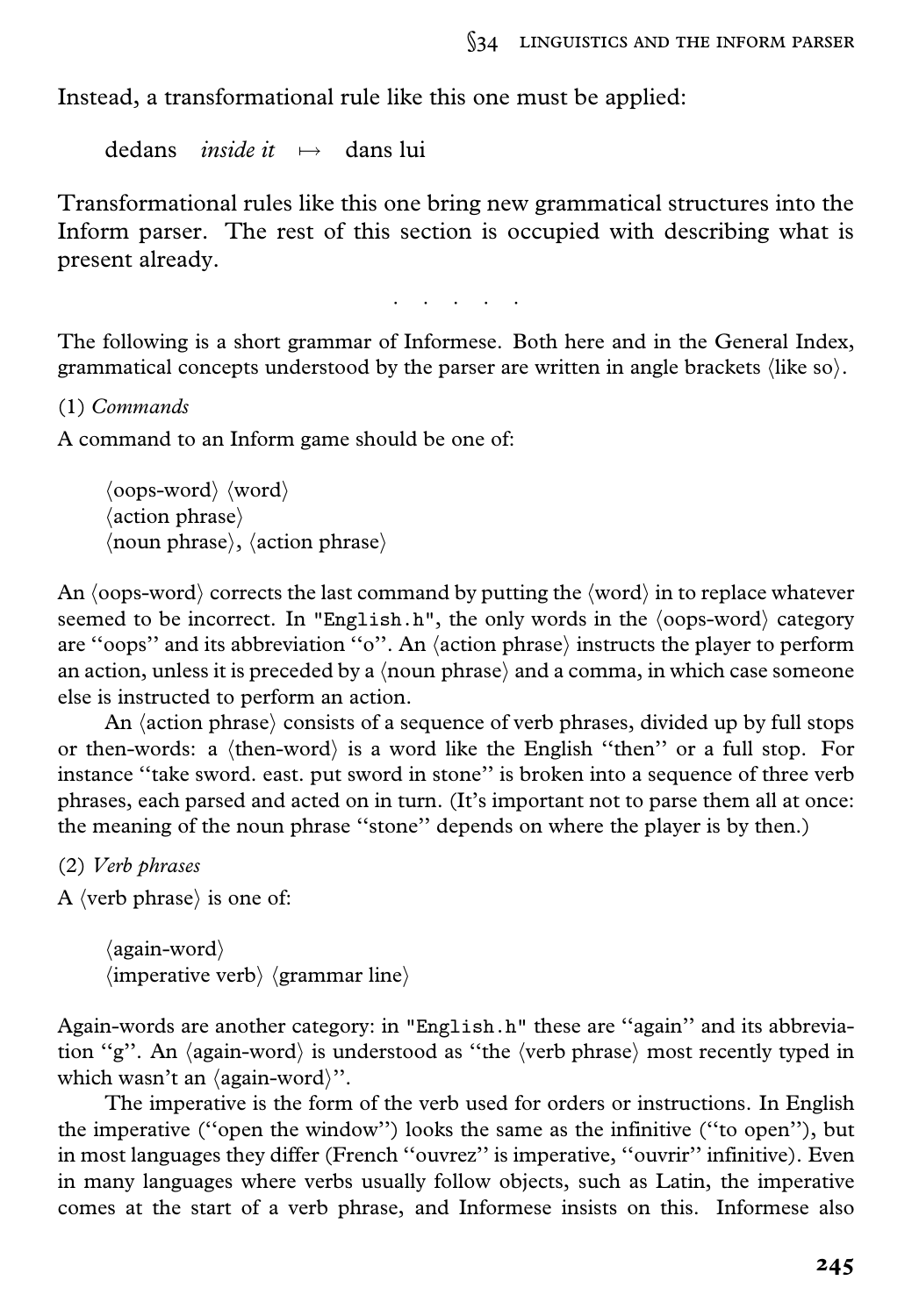wants the *(imperative verb)* to be a single word, but programming can get around both requirements.

Grammar lines are sequences of tokens. Each token results in one of four grammatically different outcomes:

 $\langle$  noun phrase $\rangle$  $\langle$ preposition $\rangle$  $\langle$ number $\rangle$  $\langle$ unparsed text $\rangle$ 

For instance, a successful match for the tokens noun or multiheld would produce a (noun phrase), whereas a match for  $\boxed{\text{'into'}}$  would produce a (preposition). Note that a general parsing routine can produce any of these four outcomes.

## (3) *Prepositions*

Any word written in quotes as a grammar token. This is normally also a preposition in the ordinary grammatical sense, but not always, as the ''press charges'' example in §30 shows. In "English.h", ''look under table'' and ''switch on radio'' contain two words considered to be prepositions in Informese: ''under'' and ''on''.

## (4) *Numbers*

Include at least the numbers 1 to 20 written out in words. ''At least'' because a language definition file is free to include more, but should not include less.

## (5) *Noun phrases*

A string of words which refer to a single object or collection of objects, with more or less exactness. Here are some typical examples of "English.h" noun phrases:

it rucksack brown bag, pepper a box and the other compass nine silver coins everything except the rucksack smooth stones

A noun phrase is a list of basic noun phrases:

 $\langle$ basic np $\rangle$   $\langle$ connective $\rangle$   $\langle$ basic np $\rangle$   $\langle$ connective $\rangle$  ...  $\langle$ connective $\rangle$   $\langle$ basic np $\rangle$ 

and there are two kinds of connective: an  $\langle$  and-word $\rangle$  (conjunction), and a  $\langle$  but-word $\rangle$ (disjunction). The Inform parser always regards a comma in a  $\langle$  noun phrase $\rangle$  (other than one used at the start of a command: see (1) above) as an  $\langle$  and-word $\rangle$ , and the definition of "English.h" gives "and" as another. "English.h" has two  $\langle \text{but-words} \rangle$ : ''but'' and ''except''.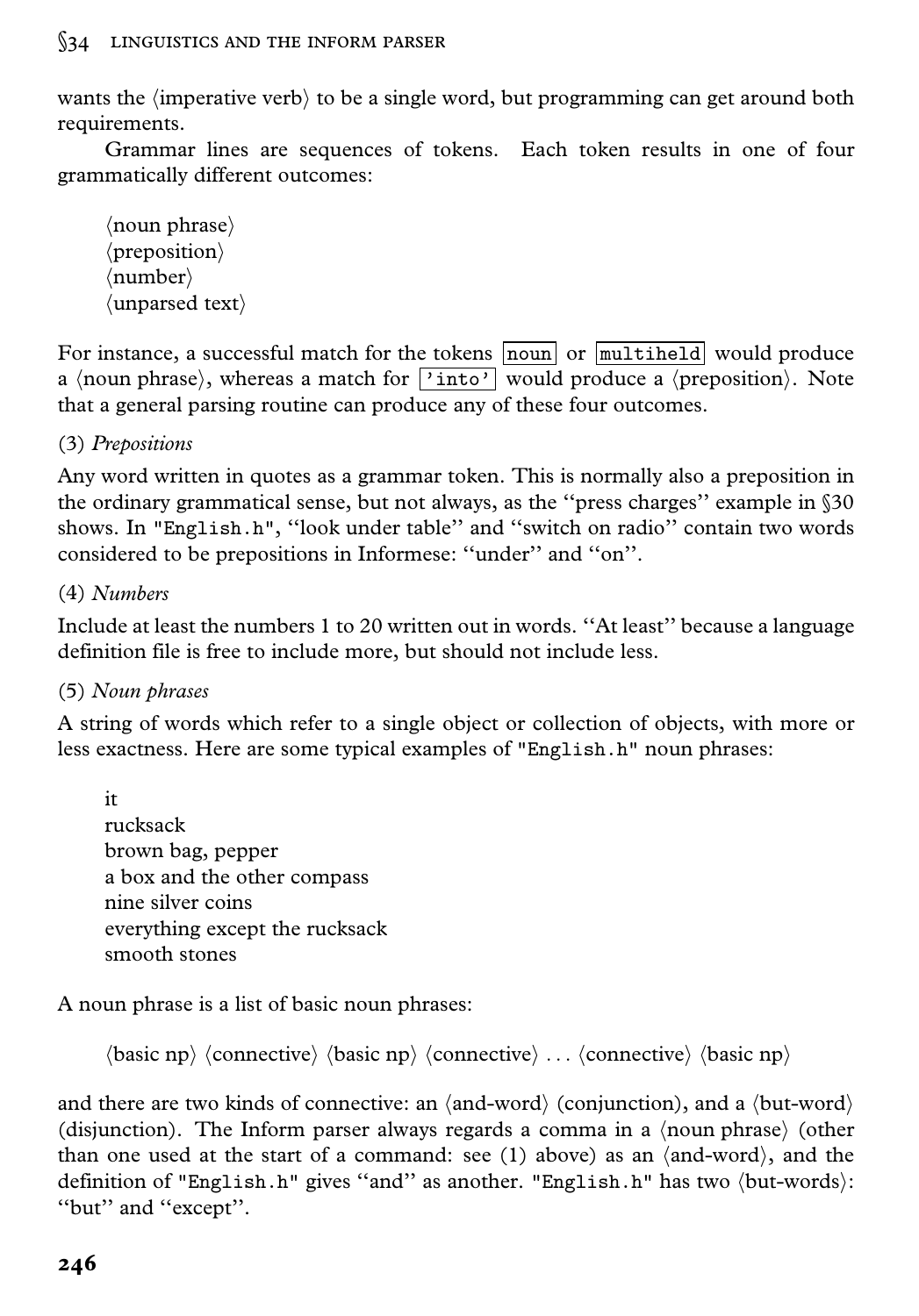$\langle$  Noun phrases $\rangle$  being parsed are assigned several properties. They are declared *definite* if they carry no article, or a definite article which is not qualified by an all-word or a demanding number, and are otherwise *indefinite*. (Except that a noun-phrase containing a dictionary word flagged as likely to be referring to plural objects, such as 'crowns/ $/p$ ', is always indefinite.) Definiteness affects disambiguation and the parser's willingness to make guesses, as the description of the parser's disambiguation algorithm at the end of §33 shows.

Indefinite noun phrases also have a target quantity of objects being referred to: this is normally 1, but 7 for ''seven stones'' and 100, used internally to mean ''as many as possible'', for ''crowns'' or ''all the swords''. Noun phrases also have a *gender-number-animation* combination, or ''GNA'':

*Gender*: in most European languages, nouns divide up into masculine, feminine or neuter, the three genders in Informese. Gender is important when parsing noun phrases because it can distinguish otherwise identical nouns, as in French: ''le faux'', the forgery, ''la faux'', the scythe. As in German, there may be no satisfactory way to determine the gender of a noun by any automatic rules: see the next section for how Inform assigns genders to nouns.

*Number*: singular ("the hat") or plural ("the grapes"). Individual objects in Inform games can have names of either number. Languages with more than two numbers are rare, but Hebrew has a ''pair of'' number. This would have to be translated into a demanding number (see (7d) below) for Informese.

*Animation*: Informese distinguishes between the animate (people and higher animals) and the inanimate (objects, plants and lower animals).

With three genders, two numbers and two animations, Informese has twelve possible GNA combinations, and these are internally represented by the numbers 0 to 11:

|    | animate            |        | singular masculine |
|----|--------------------|--------|--------------------|
|    |                    |        | feminine           |
| 2  |                    |        | neuter             |
| 3  |                    | plural | masculine          |
| 4  |                    |        | feminine           |
| 5  |                    |        | neuter             |
| 6  | inanimate singular |        | masculine          |
| 7  |                    |        | feminine           |
| 8  |                    |        | neuter             |
| 9  |                    | plural | masculine          |
| 10 |                    |        | feminine           |
|    |                    |        | neuter             |

Not all possible GNAs occur in all natural languages. In English, cases 6, 7, 9 and 10 never occur, except perhaps that ships are sometimes called ''she'' and ''her'' without being animate (GNA 7). In French, 2, 5, 8 and 11 never occur. The parser actually works by assigning sets of possible GNA values to each noun phrase: so, in French,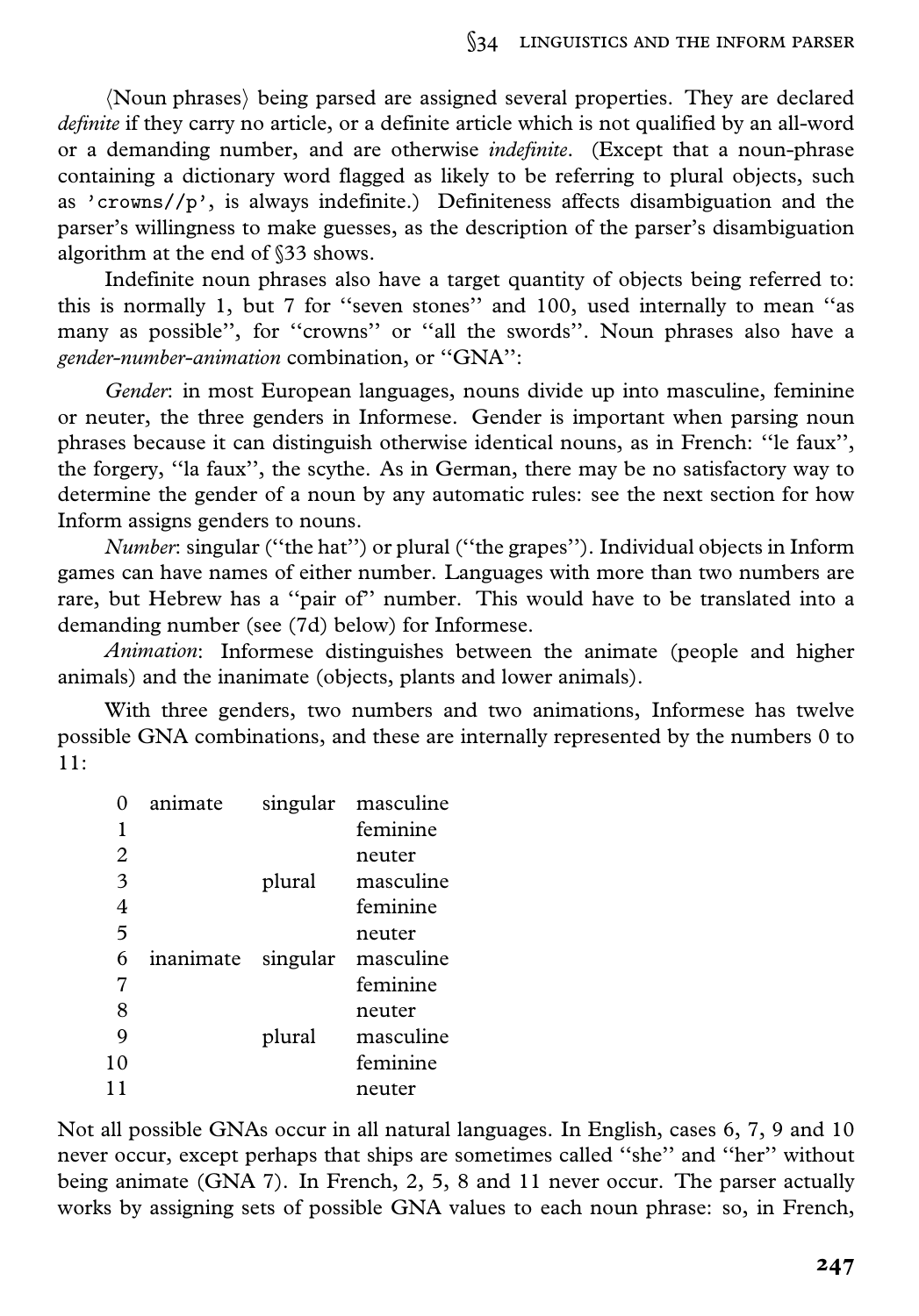"le faux" carries the set  $\{6\}$ , while the more ambiguous noun phrase "les" carries  ${3, 4, 9, 10}.$ 

#### (6) *Basic noun phrases*

These take the following form, in which both lists can have any number of words in, including none, and in any order:

 $\langle$ list of descriptors $\rangle$   $\langle$ list of nouns $\rangle$ 

For instance ''the balloon'' has one descriptor and one noun; ''red balloon'' has just two nouns; ''all'' has just one descriptor.

## (7) *Descriptors*

There are five kinds of  $\langle$  descriptor $\rangle$ , as follows:

- (a) An  $\langle$  article $\rangle$  is a word indicating whether a particular object is being referred to, or merely one of a range. Thus there are two kinds of article, *definite* and *indefinite*. "English.h" has four articles: "the" is definite, while "a", "an" and "some" are indefinite.
- (b) An  $\langle$  all-word $\rangle$  is a word which behaves like the English word "all", that is, which refers to a whole range of objects. Informese, like some natural languages (such as Tagalog), handles this as a kind of article but which pluralises what follows it.
- (c) An  $\langle$  other-word $\rangle$  is a word behaving like "other", which Informese understands as ''other than the one I am holding''. Thus, if the player is holding a sword in a room where there's also a sword on the floor, then ''examine other sword'' would refer to the one on the floor.
- (d) A  $\langle$  demanding number $\rangle$  is a word like "nine" in "nine bronze coins", which demands that a certain number of items are needed.
- (e) A  $\langle$  possessive adjective $\rangle$  is a word indicating ownership by someone or something whose meaning is held in a pronoun. Among others "English.h" has ''my'' (belonging to ''me''); French has ''son'' (belonging to ''lui''). Informese also counts (demonstrative adjectives) like "this", "these", "that" and "those" as possessives, though demonstratives are hardly ever used by players and may not be worth providing in other languages. In Spanish, for instance, there would have to be twelve, for ''this'', ''that'' (nearby) and ''that'' (far away), each in masculine, feminine, singular and plural forms; and the structure of ''celui-ci'' and ''celui-la'' in French is too complex to be worth the effort of parsing.

## (8) *Nouns*

There are three kinds of  $\langle$  noun $\rangle$ , as follows:

(a) A  $\langle$  hame $\rangle$  is a word matched against particular objects. Unless an object has a parse\_name routine attached, which complicates matters, these will be the words in its name array. For instance:

Object -> "blue box" with name 'blue' 'box';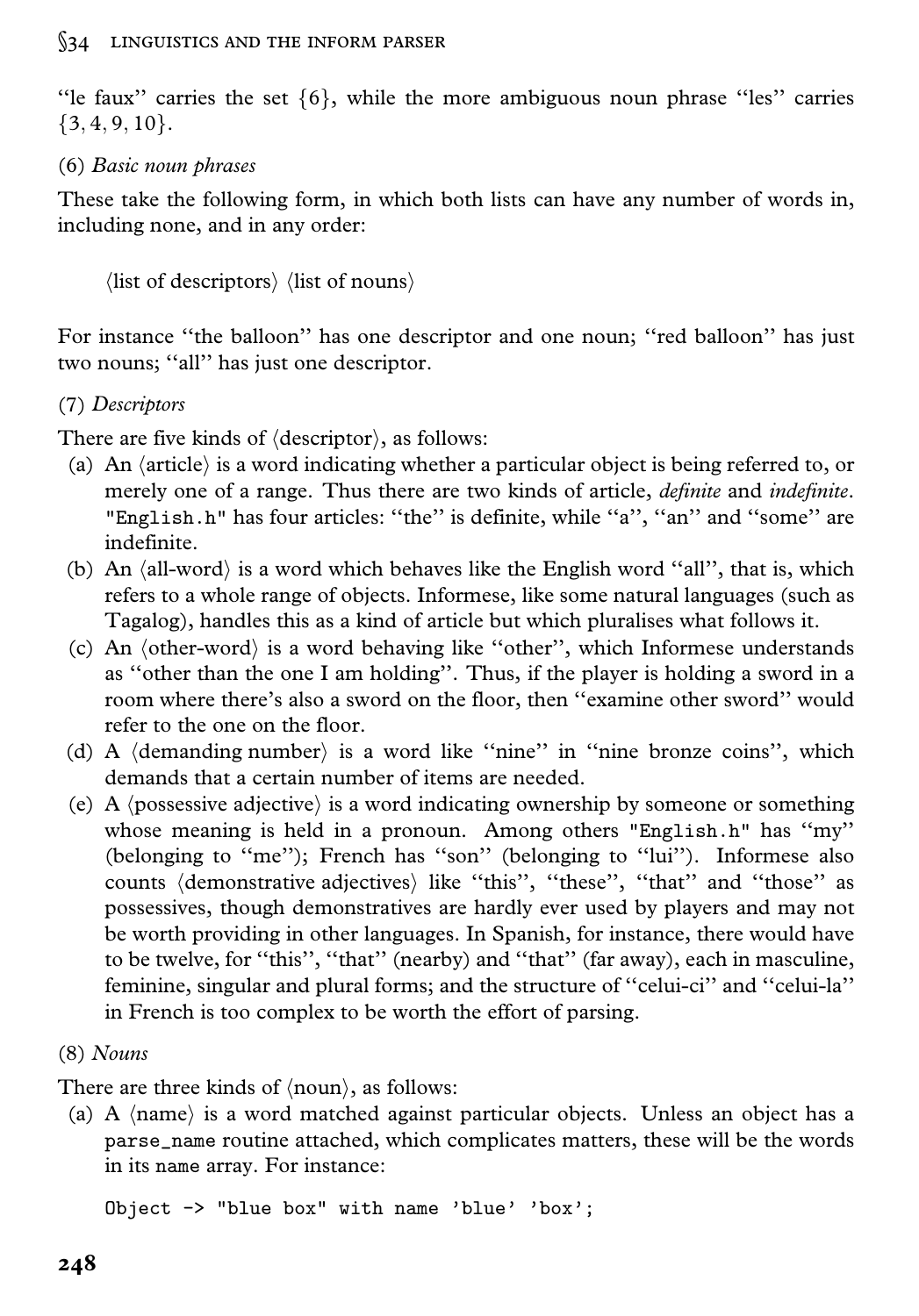has two possible names in Informese, ''blue'' and ''box''.

- (b) A  $\langle$ me-word $\rangle$  is a word which behaves like the English word "me", that is, which refers to the player-object. Most languages would think these are just examples of relative pronouns, but Informese considers them to be in a category of their own. Note that they refer to the player, whoever is addressed: in ''mark, give me the bomb", "me" refers to the speaker, not to Mark.
- (c) A  $\langle$  pronoun $\rangle$  is a word which stands in the place of nouns and can only be understood with reference back to what has previously been said. "it", "him", ''her'' and ''them'' are all pronouns in "English.h". (Though ''her'' can also be a possessive adjective, as in (7e) above.)

 $\cdot$   $\cdot$   $\cdot$   $\cdot$   $\cdot$   $\cdot$   $\cdot$ 

It is worth mentioning a number of grammatical features which are *not* contained in Informese, along with some ways to simulate them.

*adverbs* such as ''quickly'' in ''run quickly east''. These are not difficult to implement:

Verb 'run'

- \* noun=ADirection -> Go
- \* 'quickly' noun=ADirection -> GoQuickly
- \* noun=ADirection 'quickly' -> GoQuickly;

However, ''The authors of Zork have thought about several possible extensions to the Zork parser. One that has come up many times is to add adverbs. A player should be able to do the following:

>go north quietly

You sneak past a sleeping lion who sniffs but doesn't wake up.

The problem is to think of reasons why you would not do everything 'quietly', 'carefully' or whatever.'' (P. David Lebling, ''Zork and the Future of Computerized Fantasy Simulations'', *Byte*, December 1980.) A further problem is the impracticality of modelling the game world closely enough to differentiate between ways to achieve the same action. In Melbourne House's 'The Hobbit' adverbs influence the probability of success in randomised events, so for instance ''throw rope vigorously across river'' is more likely to succeed than ''throw rope across river'', but those few players who discovered this were not pleased. Twenty years on from 'Zork', adverbs remain largely unused in the medium.

*adjectives* are not distinguished from nouns, although it can be useful to do so when resolving ambiguities. See §28 for remedies.

*genitives*: objects are not normally named by description of their circumstances, so ''the box on the floor'' and ''the priest's hat'' would not normally be understood. Designers can still define objects like

Object -> "priest's hat" with name 'hat' 'priest<sup>o</sup>s';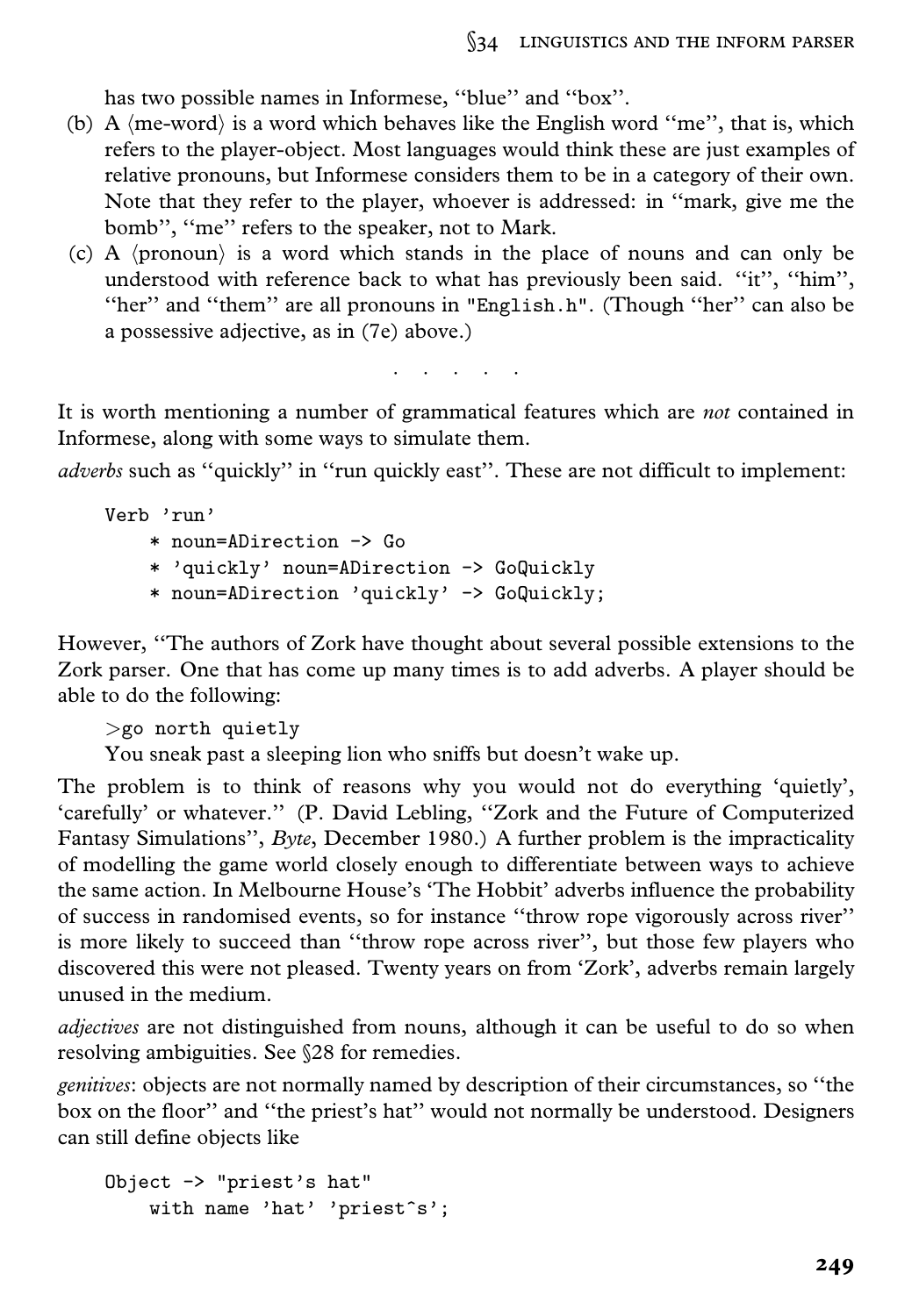

*An example of parsing Informese.* This diagram shows the result of parsing the text ''conan, put every sword into the box'', assuming that the verb ''put'' has a grammar line reading

\* multiexcept 'in'/'inside'/'into' noun -> Insert

as indeed it does have in the "English.h" grammar.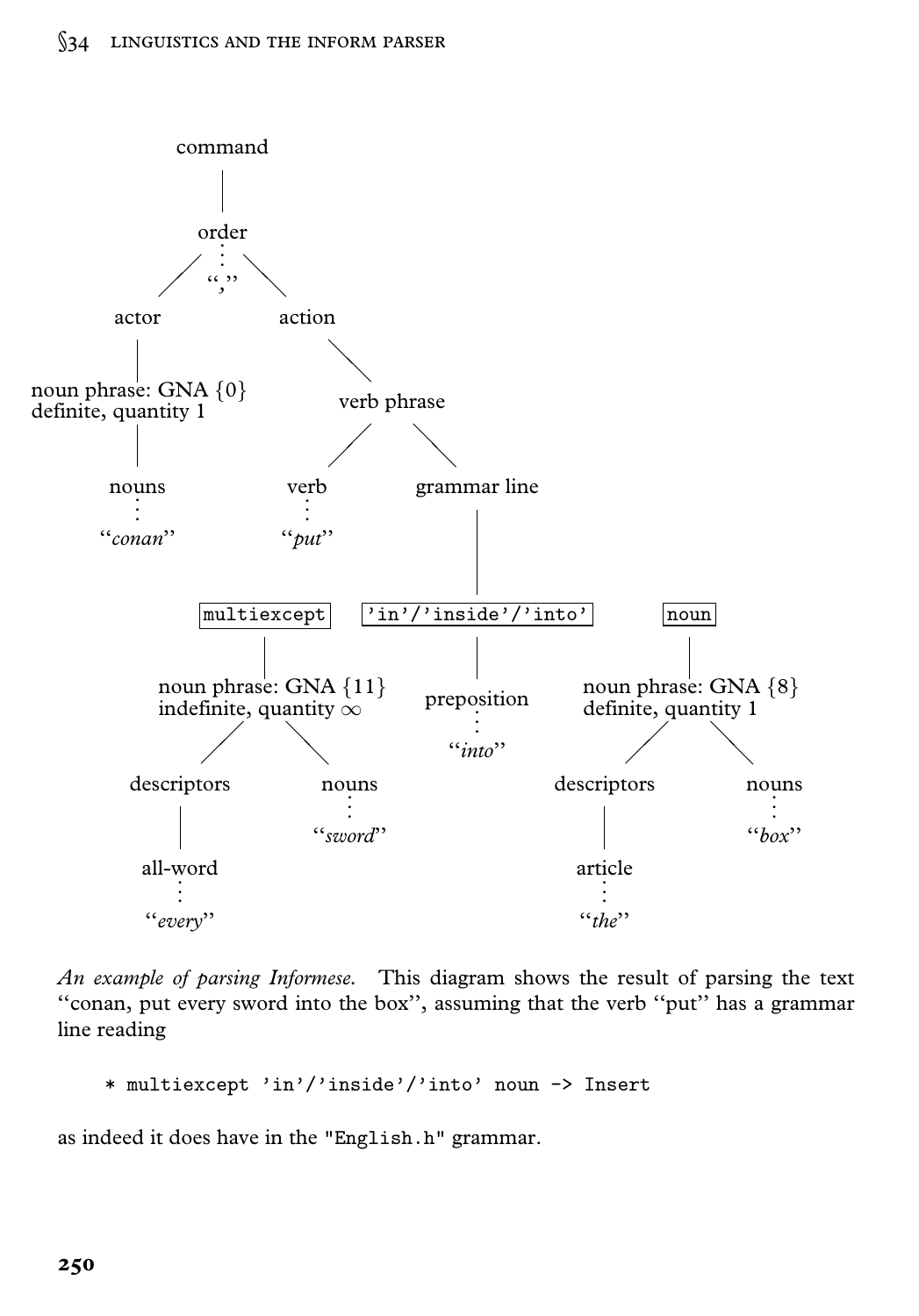in which the genitive ''priest's'' is a noun like any other.

*pronouns of other kinds*, notably: nominative pronouns (''I'' in ''I am happy''); interrogative pronouns (''What'' in ''What are you doing?''), although these are often simulated by making ''what'' an Informese verb; demonstrative pronouns (''that'' in "eat that"), although in "English.h" the parser gets this right because they look the same as demonstrative adjectives with no noun attached; possessive pronouns (''mine'' in "take the troll's sword. give him mine", which should expand "mine" to "my  $X$ ", where  $X$  is the current value of "it").

*pronominal adverbs* are not found in English, but are common in other languages: for instance ''dessous'' (French: ''under it''). The next section suggests how these can be achieved.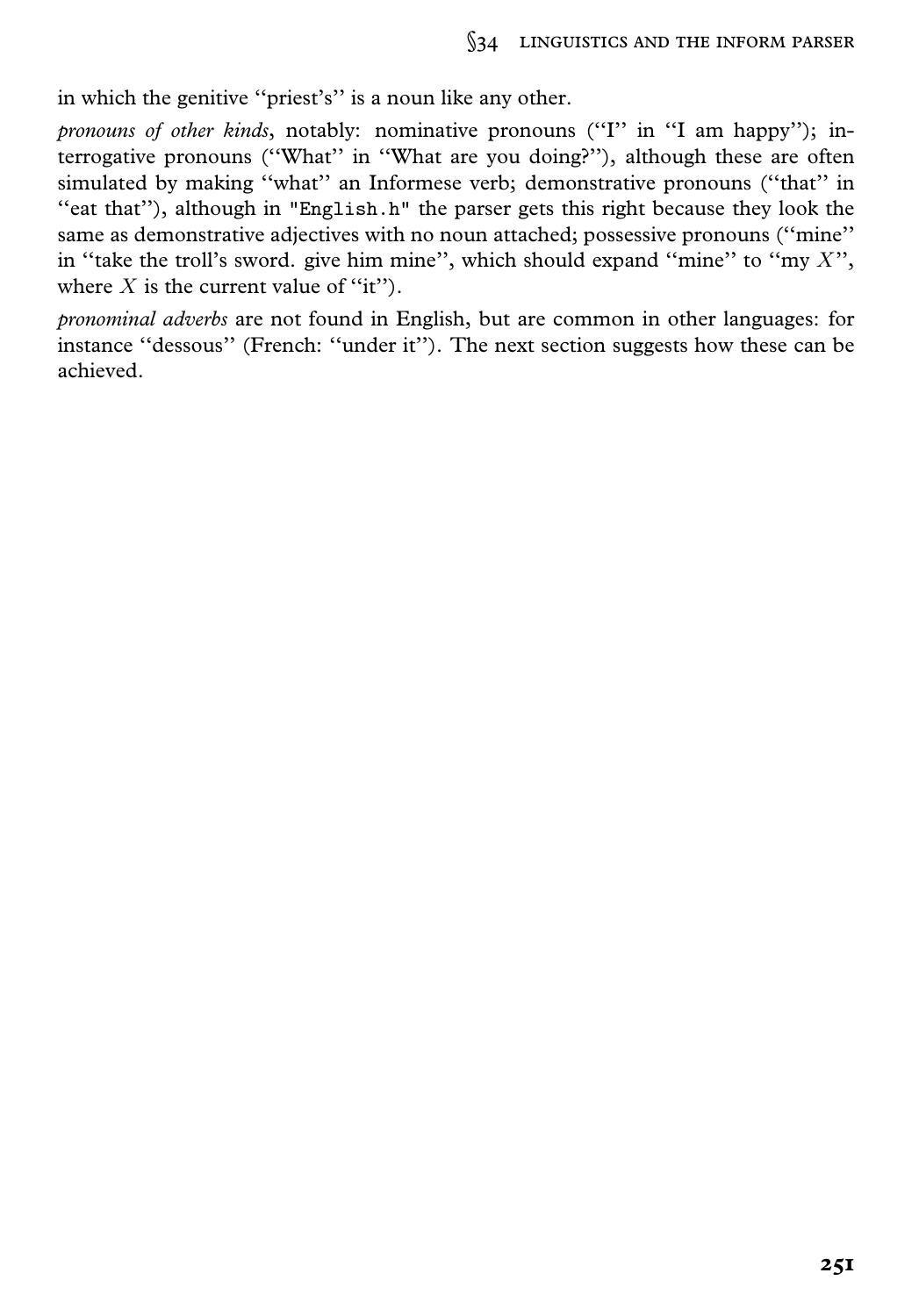# §35 Case and parsing noun phrases



As this section and the next use a variety of linguistic terms, here are some definitions. ''Flexion'' is the changing of a word according to its situation, and there are several kinds:

*inflection*: a variable ending for a word, such as ''a'' becoming ''an''.

*agreement*: when the inflection of one word is changed to match another word which it goes with. Thus ''grand maison'' but ''grande dame'' (French), where the inflection on ''grand'' agrees with the gender of the noun it is being applied to.

*affix*: part of a word which is attached either at the beginning (*prefix*), the end (*suffix*) or somewhere in the middle (*infix*) of the ordinary word (the *stem*) to indicate, for instance, person or gender of the objects attached to a verb. The affix often plays a part that an entirely separate word would play in English. For instance, ''donnez-lui'' (French: ''give to him''), where the suffix is ''-lui'', or ''cogela'' (Spanish: ''take it''), where the suffix is "la".

*enclitic*: an affix, usually a suffix, meaning ''too'' or ''and'' in English. For instance, "que" (Latin).

*agglutinization*: the practice of composing many affixes to a single word, so that it may even become an entire phrase. For instance:

kirjoitettuasi *after you had written* (Finnish)

· · · · ·

In most languages, noun phrases have different *cases* according to their situation in a sentence. In the English sentence ''Emily ate one bath bun and gave Beatrice the other'', the noun phrase ''Emily'' is *nominative*, ''one bath bun'' and ''the other'' are *accusative* and ''Beatrice'' is *dative*. These last two are the cases most often occurring in Inform commands, as in the example

leg den frosch auf ihn *put the frog on him* (German) nimm den frosch von ihm *take the frog from him*

where the noun phrase ''den frosch'' is accusative both times, but ''ihn'' and ''ihm'' are the same word (''him'') in its accusative and dative forms. In some languages a *vocative* case would also be needed for the name of someone being addressed:

domine, fiat lux *Lord, let there be light* (Latin)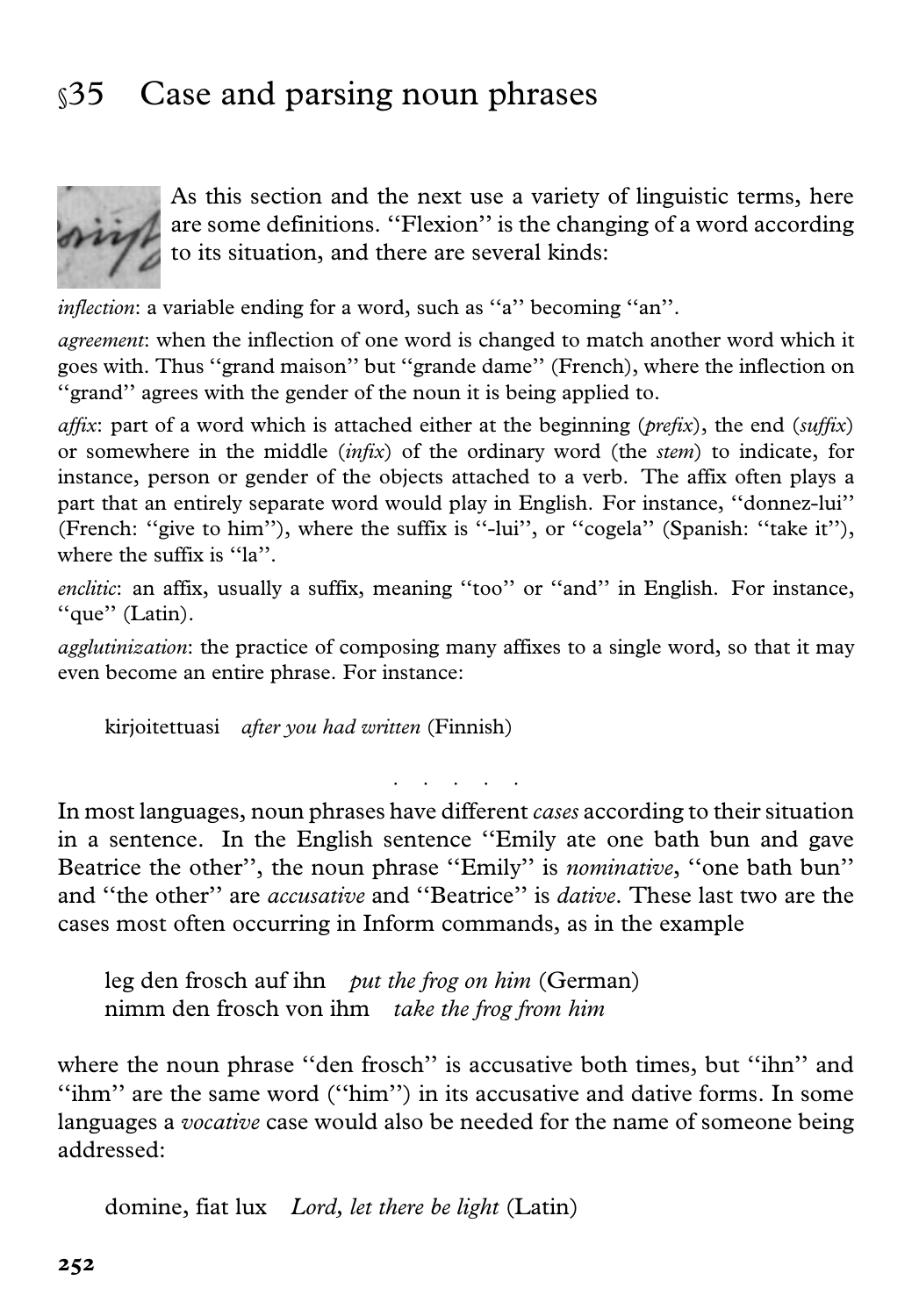since ''domine'' is the vocative form of ''dominus''. Latin also has genitive and ablative cases, making six in all, but this pales by comparison with Finnish, which has about thirty. In effect, a wide range of English prepositional phrases like "into the water" are written as just the noun phrase "water" with a suffix meaning "into".

 $\cdot$   $\cdot$   $\cdot$   $\cdot$   $\cdot$   $\cdot$ 

To parse any of these languages, and even in some circumstances to parse special effects in English-language games, it's useful to have further control over the way that the parser recognises noun phrases.

The words entered into an object's name property normally take the accusative case, the one most often needed in commands, as for example in the grammar line:

Verb 'take' \* noun -> Take;

On the other hand, the nouns in the following grammar lines aren't all accusative:

```
Verb 'give'
   * noun 'to' noun -> Give
   * noun noun -> Give reverse;
```
This matches ''give biscuit to jemima'' and ''give jemima biscuit'', ''biscuit'' being accusative in both cases and ''to jemima'' and ''jemima'' both dative. In a language where the spelling of a word can tell a dative from an accusative, such as German, we could instead use grammar like this:

```
Verb 'give'
    * noun dativenoun -> Give
    * dativenoun noun -> Give reverse;
```
where  $\boxed{\text{dativenoun}}$  is some token meaning "like  $\boxed{\text{noun}}$ , but in the dative case instead of the accusative''. This could be used as the definition of a German verb ''gib'', in which case both of the following would be parsed correctly:

gib die blumen dem maedchen *give the flowers to the girl* gib dem maedchen die blumen *give the girl the flowers*

Unfortunately Inform doesn't come with a token called  $\left| \det \theta \right|$  built in, so you have to write one, using a general parsing routine (see §31). For the sake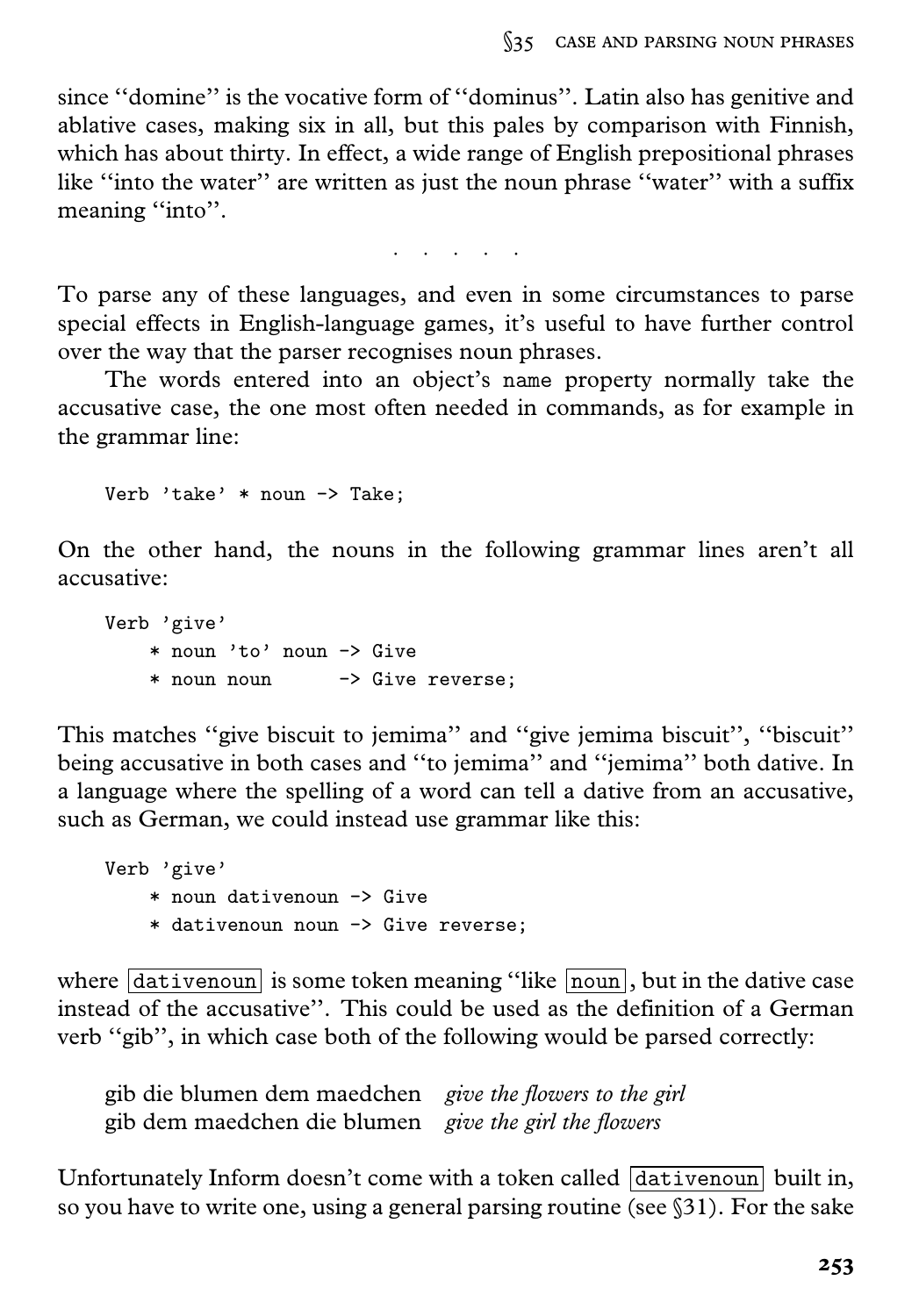of an example closer to English, suppose a puzzle in which the Anglo-Saxon hero Beowulf will do as he is asked to, but only if addressed in Old English:

beowulf, gief gold to cyning *beowulf, give gold to king* (Old English)

The grammar would be much like that for German, and indeed English:

```
Verb 'gief' * noun dativenoun -> OEGive;
```
and here is a simple version of  $|$  dativenoun $|$ :

```
[ dativenoun;
  if (NextWord() == 'to')return ParseToken(ELEMENTARY_TT, NOUN_TOKEN);
  return GPR_FAIL;
];
```
Read this as: ''if the next word is ''to'', try and match a noun following it; otherwise it isn't a dative''. A more likely form of the command is however

beowulf, gief gold cyninge *beowulf, give gold to king* (Old English)

where "cyninge" is the dative form of "cyning". The ending "-e" often indicates a dative in Old English, but there are irregularities, such as ''searo'' (device), whose dative is ''searwe'', not ''searoe''. In the unlikely event of Beowulf confronting a vending machine:

beowulf, gief gold to searo *beowulf, give gold to device* (Old English) beowulf, gief gold searwe *beowulf, give gold to device*

How to manage all this? Here is a laborious way:

```
Object -> "searo"
  with name 'searo', dativename 'searwe';
Object -> "Cyning"
  with name 'cyning', dativename 'cyninge';
[ dativenoun;
  if (NextWord() \tilde{=} 'to') {
      wn--; parser_inflection = dativename;
  }
  return ParseToken(ELEMENTARY_TT, NOUN_TOKEN);
];
```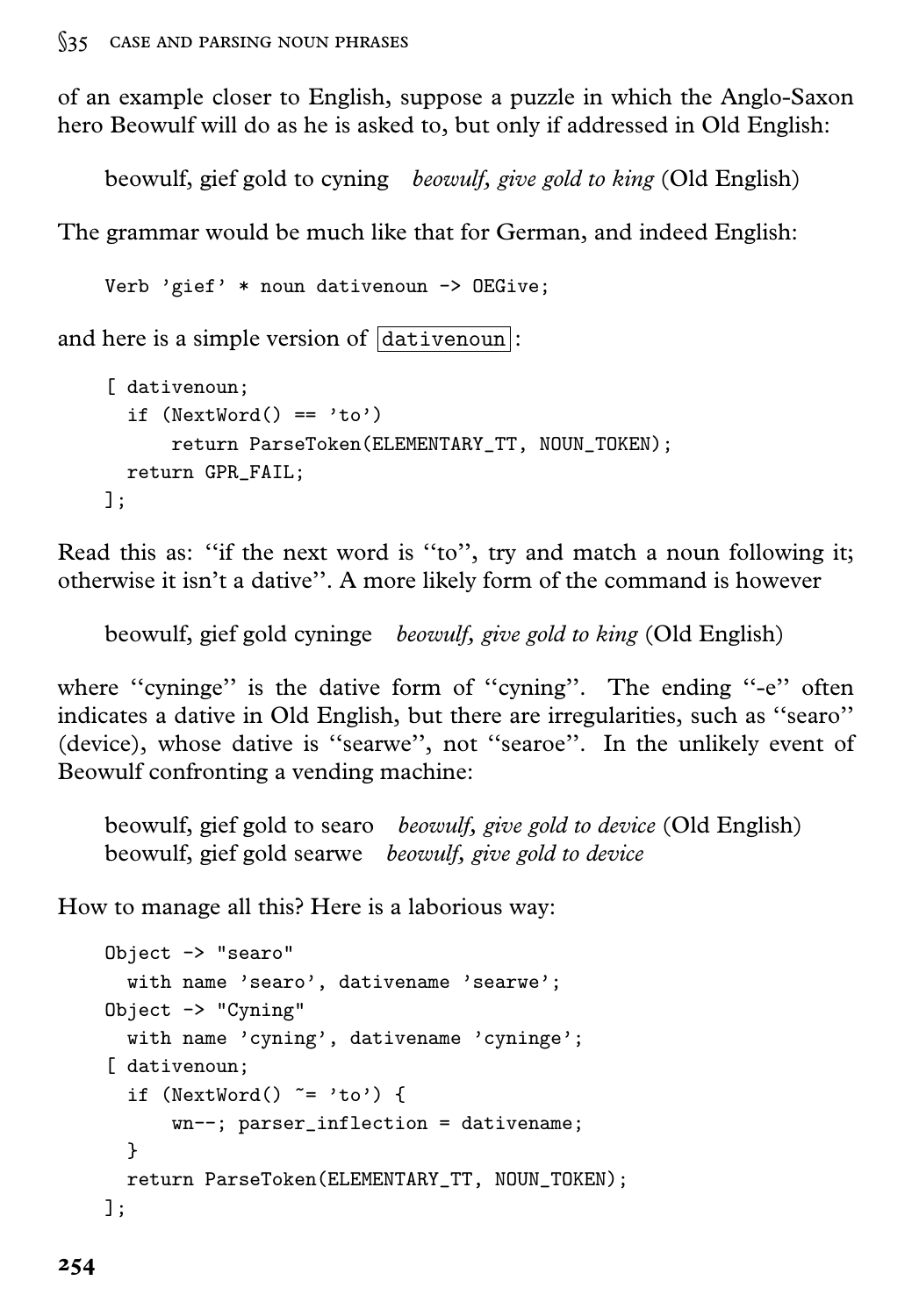The variable parser\_inflection tells the parser where to find the name(s) of an object. It must always be equal to *either* a property *or* a routine. Most of the time it's equal to the property name, the accusative case as normal. If it equals another property, such as dativename, then the parser looks in that property for name-words instead of in name.

The above solution is laborious because it makes the game designer write out dative forms of every name, even though they are very often the same but with "-e" suffixed. It's for this kind of contingency that parser\_inflection can be set to a routine name. Such an ''inflection routine'' is called with two arguments: an object and a dictionary word. It returns true if the dictionary word can mean the object and false if not. The word number wn is always set to the number of the next word along, and it should not be moved. Two library routines may be particularly helpful:

DictionaryLookup(text, length)

returns 0 if the word held as a -> array of characters

```
text->0, text->1, ..., text->(length-1)
```
is not in the game's dictionary, or its dictionary entry if it is.

WordInProperty(word, object, property)

to see if this is one of the words listed in object.property. It may also be useful to know that the variable indef\_mode is always set to true when parsing something known to be indefinite (e.g., because an indefinite article or a word like "all" has just been typed), and false otherwise.

#### $\bullet$   $\triangle$ **EXERCISE** 107

Rewrite the dativenoun token so that ''-e'' is recognised as a regular suffix indicating the dative, while still making provision for some nouns to have irregular dative forms.

## $\bullet$   $\triangle$ **EXERCISE** 108

Now add an (imaginary, not Old English) dative pronominal adverb ''toit'', which is to be understood as ''to it''.

## $\bullet$   $\land$  **EXERCISE** 109

Define a token swedishnoun to make nouns and adjectives agree with the article (definite or indefinite) applied to them, so for instance:

en brun hund *a brown dog* (Swedish) den bruna hunden *the brown dog* ett brunt hus *a brown house* det bruna huset *the brown house*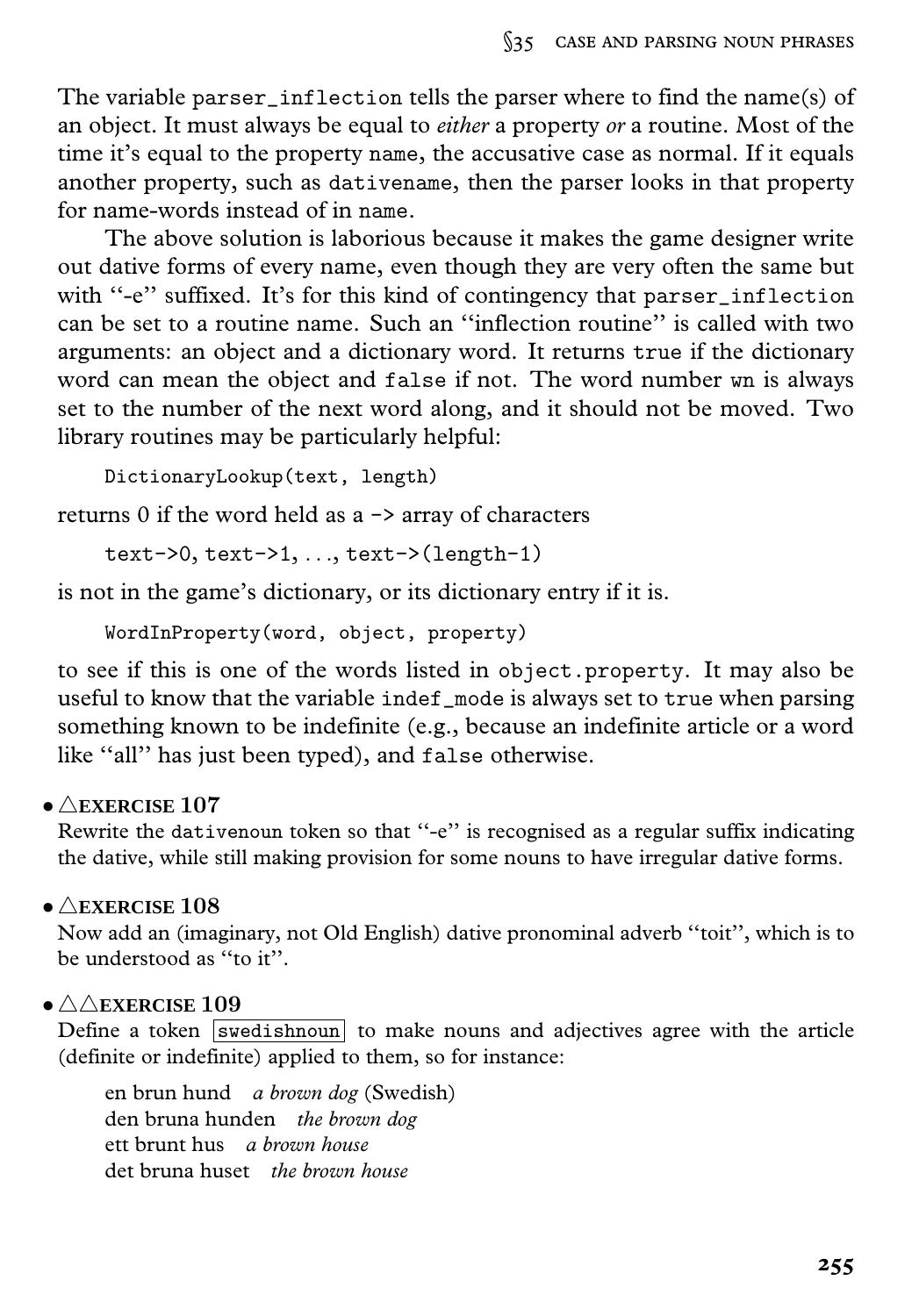$\triangle\triangle$  The use of grammar tokens is only one way of dealing with flexion and pronominal adverbs. The alternative is to alter the text typed until it resembles normal Informese:

gief gold cyninge  $\rightarrow$  gief gold to cyning gief gold toit  $\mapsto$  gief gold to it den bruna hunden 7→ den brun hund det bruna huset 7→ det brun hus

See §36 below. In a heavily inflected language with many irregularities, a combination of the two techniques may be needed.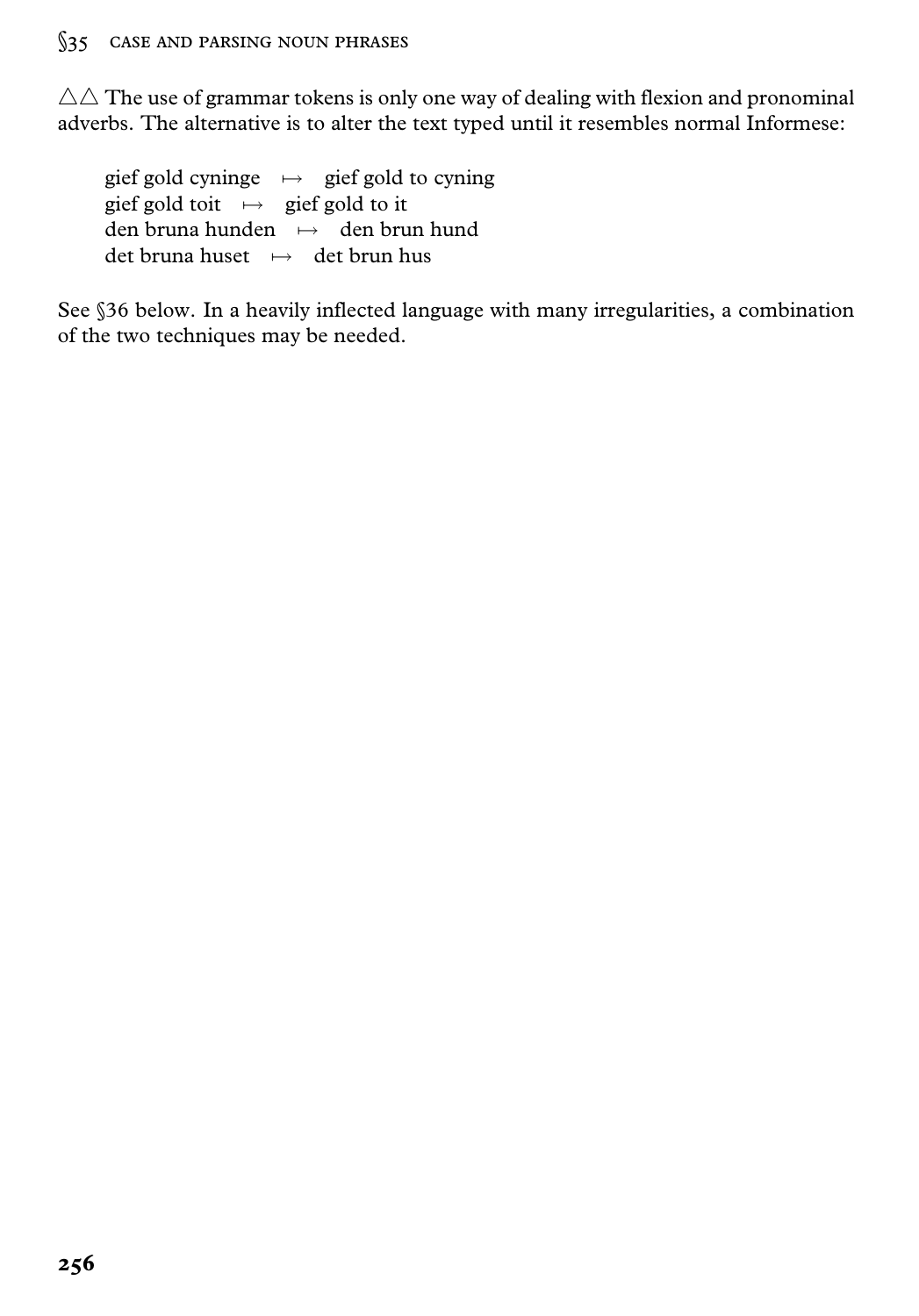## §36 Parsing non-English languages

*It*, hell. She had *Those*.

— Dorothy Parker (1893–1967), reviewing the romantic novel '*It*'



Before embarking on a new language definition file, the translator may want to consider what compromises are worth making, omitting tricky but not really necessary features of the language. For instance, in German, adjectives take forms agreeing with whether

their noun takes a definite or indefinite article:

ein großer Mann *a tall man* (German) der große Mann *the tall man*

This is an essential. But German also has a ''neutral'' form for adjectives, used in sentences like

Der Mann ist groß *The man is tall*

Now it could be argued that if the parser asks the German equivalent of

Whom do you mean, the tall man or the short man?

then the player ought to be able to reply ''groß''. But this is probably not worth the effort.

As another example from German, is it essential for the parser to recognise commands put in the polite form when addressed to somebody other than the player? For instance,

freddy, öffne den ofen Freddy, open the oven herr krüger, öffnen sie den ofen *Mr Krueger, open the oven* 

indicate that Freddy is a friend but Mr Krueger a mere acquaintance. A translator might go to the trouble of implementing this, but equally might not bother, and simply tell players always to use the familiar form. It's harder to avoid the issue of whether the computer is familiar to the player. Does the player address the computer or the main character of the game? In English it makes no difference, but there are languages where an imperative verb agrees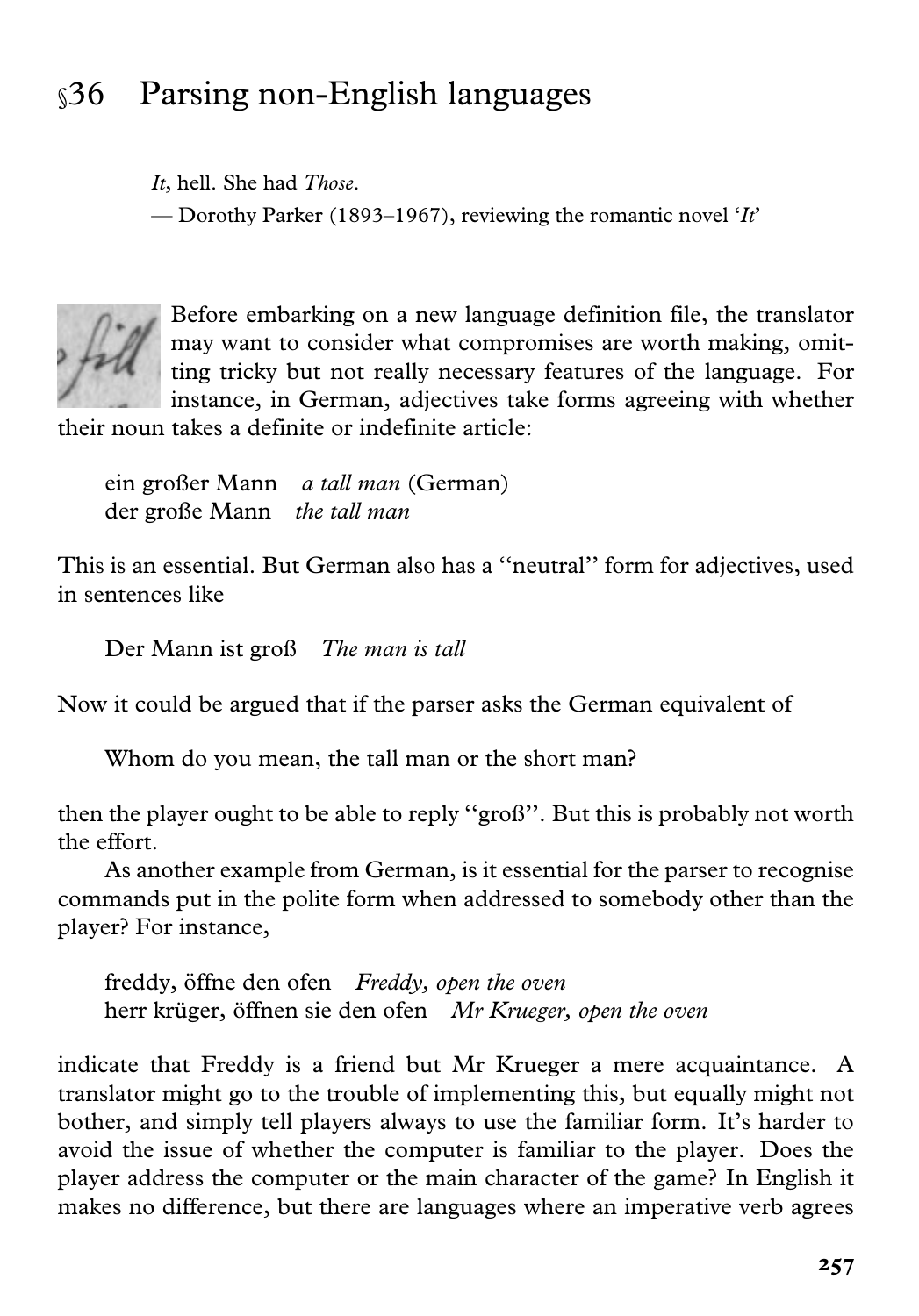with the gender of the person being addressed. Is the computer male? Is it still male if the game's main character is female?

Another choice is whether to require the player to use letters other than 'a' to 'z' from the keyboard. French readers are used to seeing words written in capital letters without accents, so that there is no need to make the player type accents. In Finnish, though, 'ä' and 'ö' are significantly different from 'a' and 'o': "vaara" means "danger", but "väärä" means "wrong".

Finally, there are also dialect forms. The number 80 is ''quatre-vingt'' in metropolitan French, ''octante'' in Belgian and ''huitante'' in Swiss French. In such cases, the translator may want to write the language definition file to cope with all possible dialects. For example, something like

```
#ifdef DIALECT_FRANCOPHONE; print "septante";
#ifnot; print "soixante-dix";
#endif;
```
would enable the same definition file to be used by Belgian authors and members of the Académie française alike. The standard "English.h" definition already has such a constant: DIALECT\_US, which uses American spellings, so that if an Inform game defines

Constant DIALECT\_US;

before including Parser, then (for example) the number 106 would be printed in words as ''one hundred six'' instead of ''one hundred and six''.

 $\triangle$  An alternative is to allow the player to change dialect during play, and to encode all spelling variations inside variable strings. Ralf Herrmann's "German.h" does this to allow the player to choose traditional, reformed or Swiss German conventions on the use of ''ß''. The low string variables @30 and @31 each hold either ''ss'' or ''ß'' for use in words like "schlie@30t" and "mu@31t".

 $\cdot$   $\cdot$   $\cdot$   $\cdot$   $\cdot$   $\cdot$ 

## *Organisation of language definition files*

A language definition file is itself written in Inform, and fairly readable Inform at that: you may want to have a copy of "English.h" to refer to while reading the rest of this section. This is divided into four parts:

- I. Preliminaries
- II. Vocabulary
- III. Translating to Informese
- IV. Printing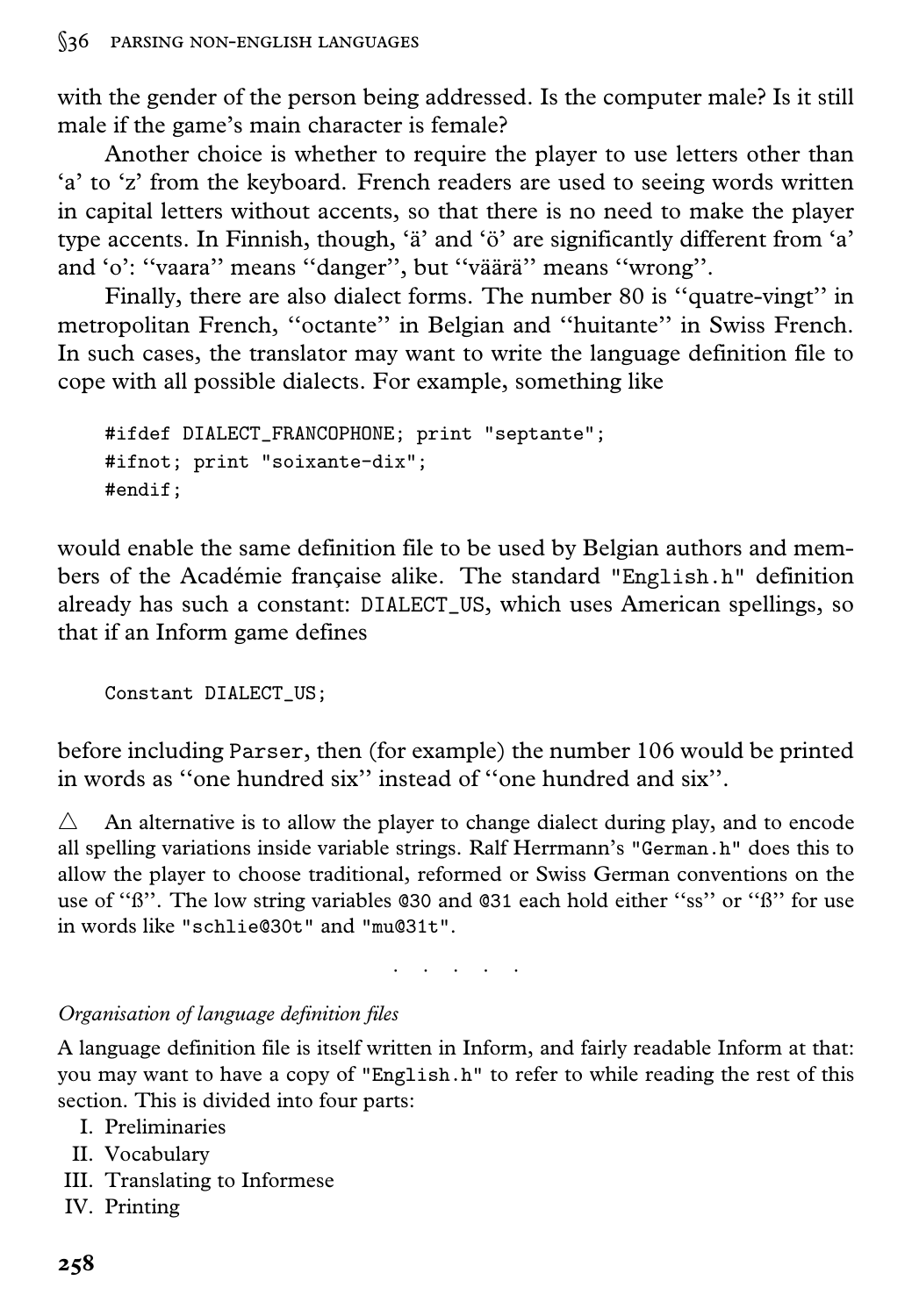It is helpful for all language definitions to follow the order and layout style of "English.h". The example used throughout the rest of the section is of developing a definition of "French.h".

*(I.1) Version number and alphabet*

The file should begin as follows:

```
! ===========================================================
! Inform Library Definition File: French
!
! (c) Angela M. Horns 1996
! -----------------------------------------------------------
System_file;
! -----------------------------------------------------------
   Part I. Preliminaries
! -----------------------------------------------------------
Constant LanguageVersion
    = "Traduction fran@ccais 961205 par Angela M. Horns";
```
("English.h" defines a constant called EnglishNaturalLanguage here, but this is just to help the library keep old code working with the new parser: don't define a similar constant yourself.) Note the c-cedilla written using escape characters, @cc not c, which is a precaution to make absolutely certain that the file will be legible on anyone's system, even one whose character set doesn't have accented characters in the normal way.

The next ingredient of Part I is declaring the accented letters which need to be ''cheap'' in the following sense. Inside story files, dictionary words are stored to a ''resolution'' of nine Z-characters: that is, only the first nine Z-characters are looked at, so that

''chrysanthemum'' is stored as 'chrysanth' ''chrysanthemums'' is stored as 'chrysanth'

(This is one of the reasons why Informese doesn't make linguistic use of word-endings.) Normally no problem, but unfortunately Z-characters are not the same as letters. The letters 'A' to 'Z' are ''cheap'' and take only one Z-character each, but accented letters like 'é' normally take out four  $Z$ -characters. If your translation is going to ask the player to type accented letters at the keyboard (which even a French translation need not do: see above), the resolution may be unacceptably low:

```
"télécarte" is stored as 't@'el'
"téléphone" is stored as 't@'el'
```
as there are not even enough of the nine Z-characters left to encode the second  $\hat{\epsilon}$ , let alone the 'c' or the 'p' which would distinguish the two words. Inform therefore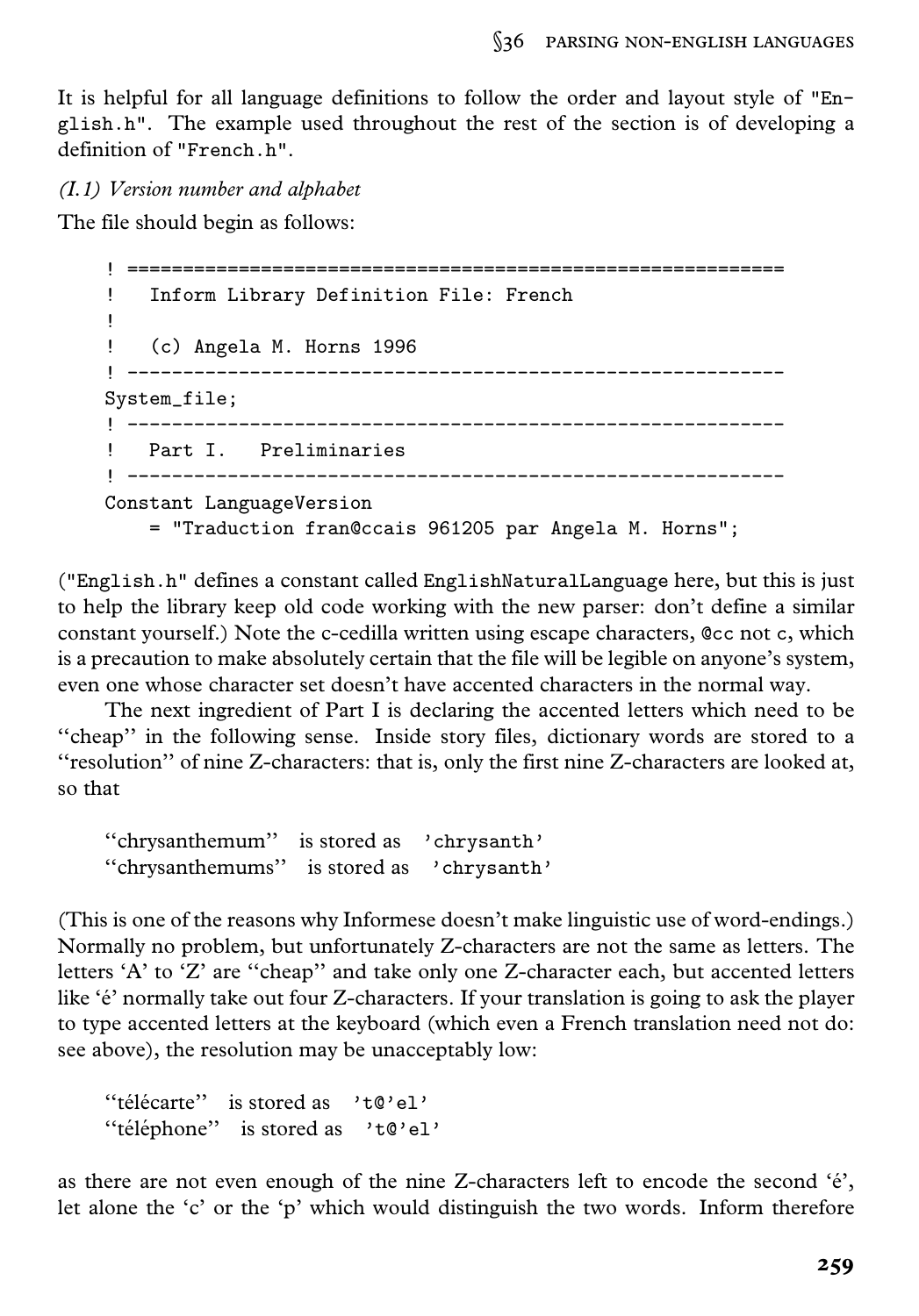provides a mechanism to make up to about 10 common accents cheaper to use, in that they then take only two Z-characters each, not four. In the case of French, we might write:

| Zcharacter '0'e'; |  | ! E-acute      |
|-------------------|--|----------------|
| Zcharacter '0'e'; |  | ! E-grave      |
| Zcharacter '0'a'; |  | ! A-grave      |
| Zcharacter '0'u'; |  | ! U-grave      |
| Zcharacter '0^a'; |  | ! A-circumflex |
| Zcharacter 'O^e'; |  | ! E-circumflex |

(Note that since the Z-machine automatically reduces anything the player types into lower case, we need only include lower-case accented letters here. Note also that there are plenty of other French accented letters  $(i, \hat{u} \text{ and so forth})$  but these are uncommon enough not to matter here.) With this change made,

"télécarte" is stored as 't@'el@'ecar' "téléphone" is stored as 't@'el@'epho'

enabling a phone card and a phone to be correctly distinguished by the parser.

 $\triangle\triangle$  In any story file, 78 of the characters in the ZSCII set are designated as "cheap" by being placed into what's called the ''alphabet table''. One of these is mandatorily new-line, another is mandatorily double-quote and a third cannot be used, leaving 75. Zcharacter moves a ZSCII character into the alphabet table, throwing out a character which hasn't yet been used to make way. Alternatively, and provided no characters have so far been used at all, you can write a Zcharacter directive which sets the entire alphabet table. The form required is to give three strings containing 26, 26 and 23 ZSCII characters respectively. For instance:

```
Zcharacter "abcdefghijklmnopqrstuvwxyz"
           "ABCDEFGHIJKLMNOPQRSTUVWXYZ"
           "0123456789!$&*():;.,<>@{386}";
```
Characters in alphabet 1, the top row, take only one Z-character to print; characters in alphabets 2 and 3 take two Z-characters to print; characters not in the table take four. Note that this assumes that Unicode \$0386 (Greek capital Alpha with tonos accent, as it happens) is present in ZSCII. Ordinarily it would not be, but the block of ZSCII character codes between 155 and 251 is configurable and can in principle contain any Unicode characters of your choice. By default, if Inform reads ISO 8859-n (switch setting  $-Cn$ ) then this block is set up to contain all the non-ASCII letter characters in ISO 8859-n. In the most common case,  $-C1$  for ISO Latin-1, the ligatures 'œ' and 'Œ' are then added, but this still leaves 28 character codes vacant.

```
Zcharacter table + ' @{9a}';
```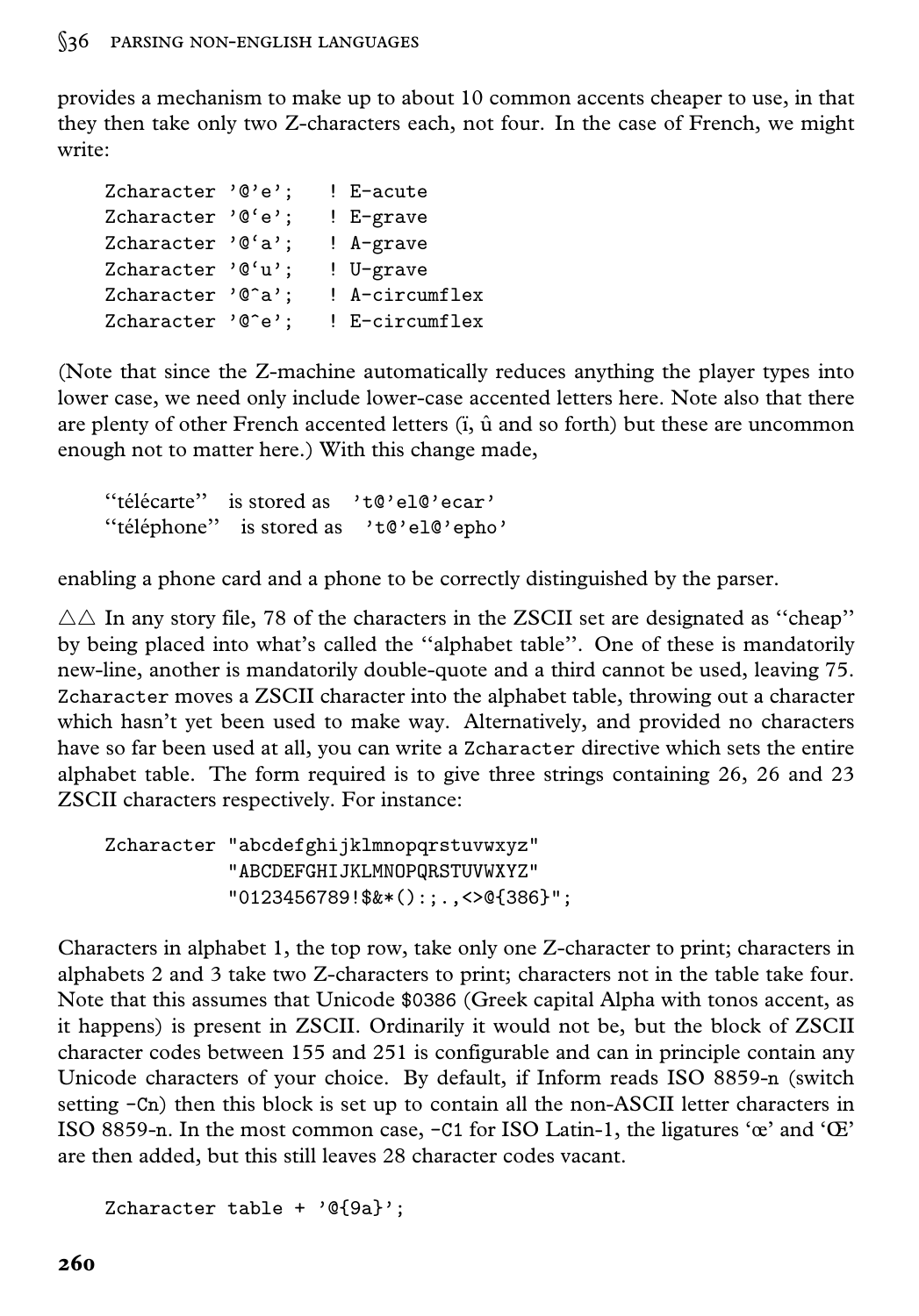adds Unicode character \$009a, a copyright symbol, to ZSCII. Alternatively, you can instruct Inform to throw away all non-standard ZSCII characters and replace them with a fresh stock. The effect of:

Zcharacter table ' $\mathcal{O}\{9a\}$ ' ' $\mathcal{O}\{386\}$ ' ' $\mathcal{O}^a$ a';

is that ZSCII 155 will be a copyright symbol, 156 will be a Greek capital alpha with tonos, 157 will be an a-circumflex and 158 to 251 will be undefined; and all other accented letters will be unavailable. Such Zcharacter directives must be made before the characters in question are first used in game text. You don't need to know the ZSCII values, anyway: you can always write @{9a} when you want a copyright symbol.

#### *(I.2) Compass objects*

All that is left in Part I is to declare standard compass directions. The corresponding part of "English.h", given below, should be imitated as closely as possible:

```
Class CompassDirection
with article "the", number
 has scenery;
Object Compass "compass" has concealed;
Ifndef WITHOUT_DIRECTIONS;
CompassDirection -> n_obj "north wall"
                  with name 'n//' 'north' 'wall', door_dir n_to;
CompassDirection -> s_obj "south wall"
                   with name 's//' 'south' 'wall', door_dir s_to;
CompassDirection -> e_obj "east wall"
                  with name 'e//' 'east' 'wall', \qquad \qquad door_dir e_to;
CompassDirection -> w_obj "west wall"
                   with name 'w//' 'west' 'wall', door_dir w_to;
CompassDirection -> ne_obj "northeast wall"
                   with name 'ne' 'northeast' 'wall', door_dir ne_to;
CompassDirection -> nw_obj "northwest wall"
                   with name 'nw' 'northwest' 'wall', door_dir nw_to;
CompassDirection -> se_obj "southeast wall"
                   with name 'se' 'southeast' 'wall', door_dir se_to;
CompassDirection -> sw_obj "southwest wall"
                   with name 'sw' 'southwest' 'wall', door_dir sw_to;
CompassDirection -> u_obj "ceiling"
                   with name 'u//' 'up' 'ceiling', door_dir u_to;
CompassDirection -> d_obj "floor"
                   with name 'd//' 'down' 'floor', door_dir d_to;
Endif;
CompassDirection -> out_obj "outside"
                   with door_dir out_to;
```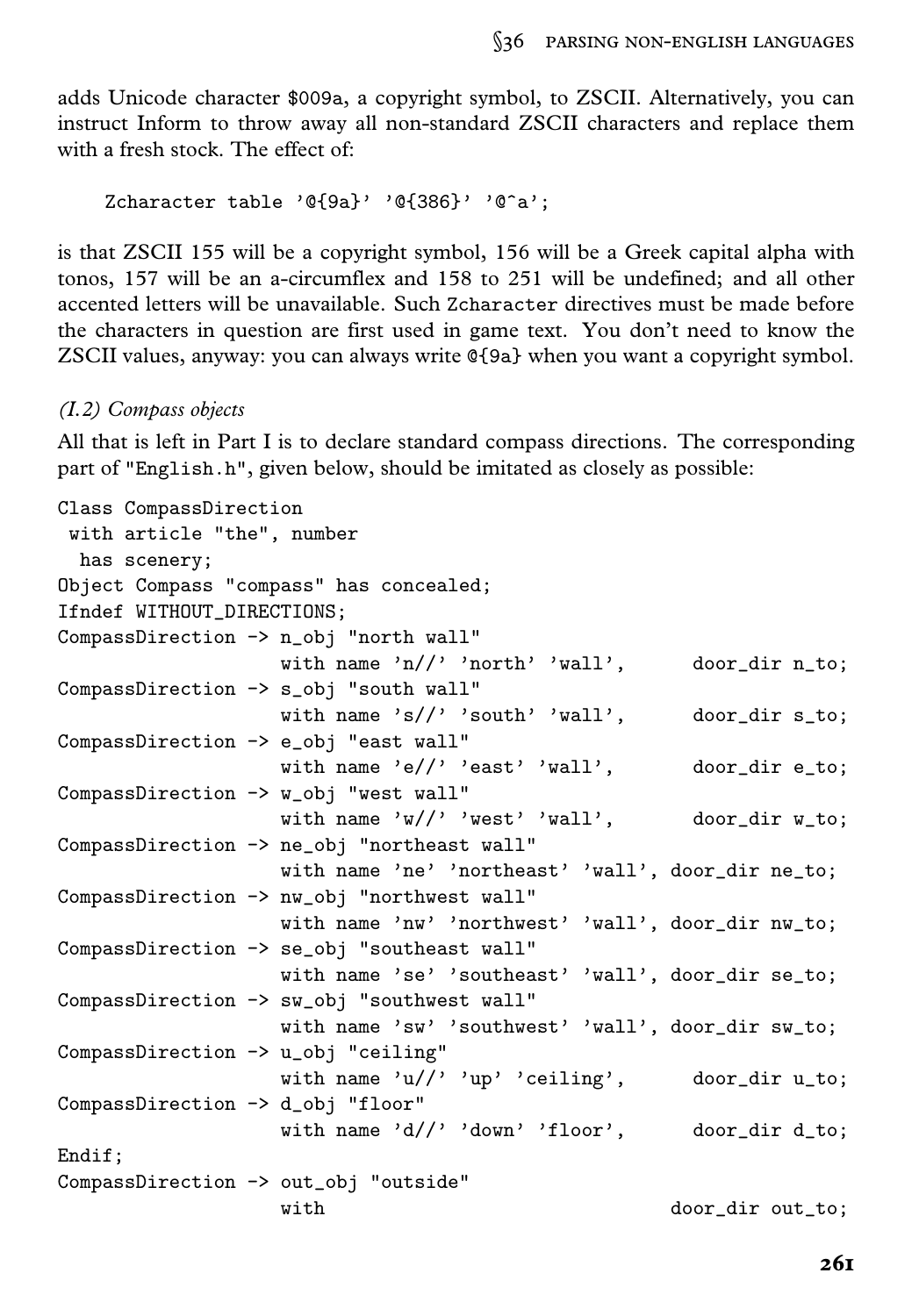```
CompassDirection -> in_obj "inside"
                  with door_dir in_to;
For example, "French.h" would contain:
Class CompassDirection
 with article "le", number
 has scenery;
Object Compass "compas" has concealed;
...
CompassDirection -> n_obj "mur nord"
                  with name 'n//' 'nord' 'mur', door_dir n_to;
```
#### *(II.1) Informese vocabulary: the small categories*

This is where small grammatical categories like  $\langle$  again-word $\rangle$  are defined. The following constants must be defined:

| AGAIN* WD   | words of type $\langle$ again-word $\rangle$ |
|-------------|----------------------------------------------|
| $UNDO*$ _WD | words of type $\langle$ undo-word $\rangle$  |
| 00PS* WD    | words of type (oops-word)                    |
| THEN* WD    | words of type $\langle$ then-word $\rangle$  |
| AND* WD     | words of type $\langle$ and-word $\rangle$   |
| BUT* WD     | words of type $\langle$ but-word $\rangle$   |
| ALL* WD     | words of type $\langle$ all-word $\rangle$   |
| OTHER* WD   | words of type $\langle$ other-word $\rangle$ |
| $ME*$ __WD  | words of type $\langle$ me-word $\rangle$    |
| $OF*$ __WD  | words of type $\langle$ of-word $\rangle$    |
| $YES*$ _ WD | words of type $\langle$ yes-word $\rangle$   |
| $NO*$ __WD  | words of type $\langle$ no-word $\rangle$    |
|             |                                              |

In each case \* runs from 1 to 3, except for ALL\*\_\_WD where it runs 1 to 5 and OF\*\_\_WD where it runs 1 to 4.  $\langle$  of-words $\rangle$  have not been mentioned before: these are used in the sense of ''three of the boxes'', when parsing a reference to a given number of things. They are redundant in English because the player could have typed simply ''three boxes'', but Inform provides them anyway.

In French, we might begin with:

| Constant AGAIN1__WD | $= 'encore':$ |
|---------------------|---------------|
| Constant AGAIN2__WD | $=$ 'c//':    |
| Constant AGAIN3__WD | $= 'encore';$ |

Here we can't actually think of a third synonymous word for "again", but we must define AGAIN3\_\_WD all the same, and must not allow it to be zero. And so on, through to:

```
Constant YES1_{-}WD = 'o//';Constant YES2 WD = 'oui';
Constant YES3_-WD = 'oui';
```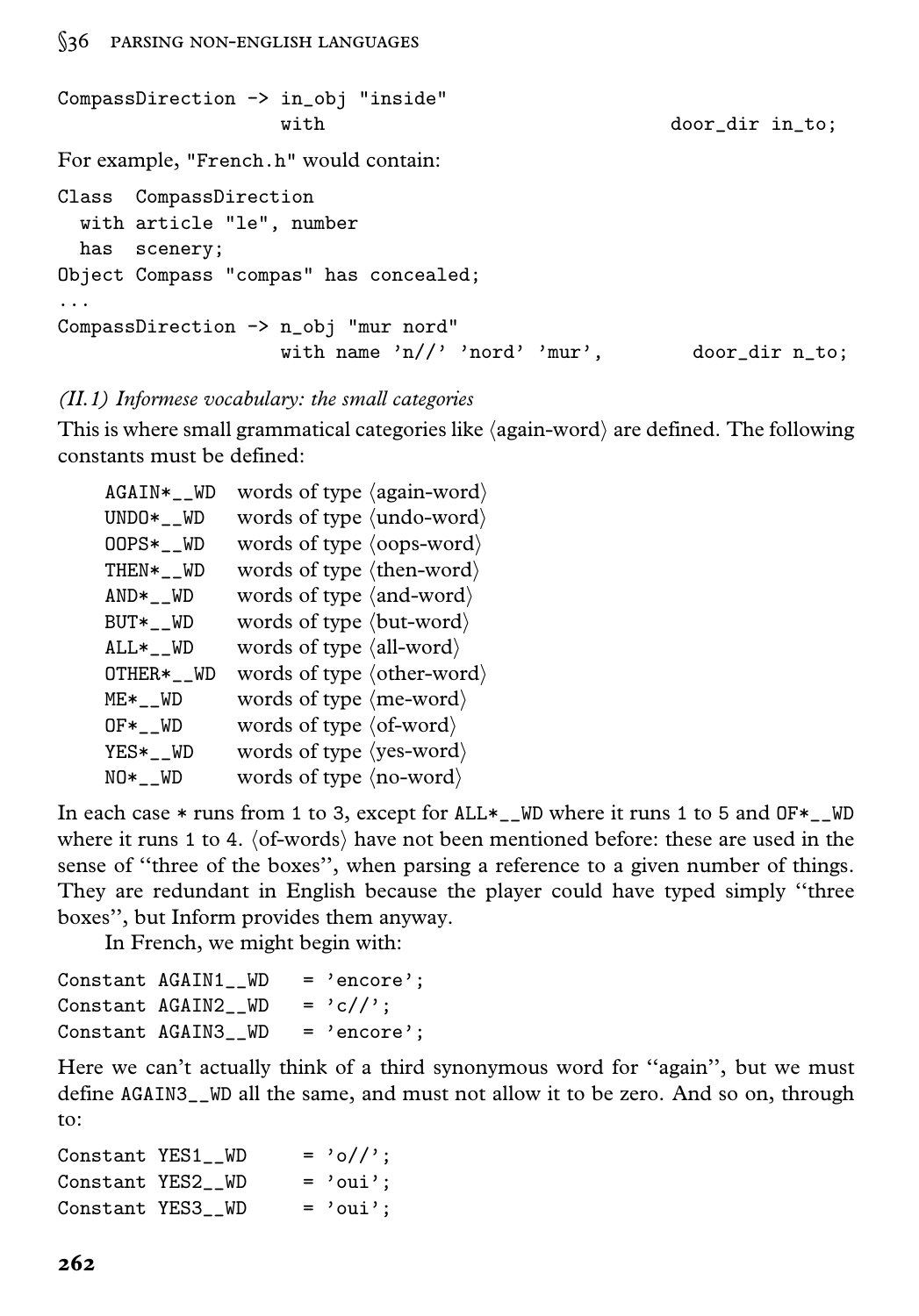$\langle yes-words \rangle$  and  $\langle no-words \rangle$  are used to parse the answers to yes-or-no questions (oui-ou-non questions in French, of course). It causes no difficulty that the word ''o'' is also an abbreviation for ''ouest'' because they are used in different contexts. On the other hand, (oops-words), (again-words) and (undo-words) should be different from any verb or compass direction name.

After the above, a few further words have to be defined as possible replies to the question asked when a game ends. Here the French example might be:

```
Constant AMUSING__WD = 'amusant';
Constant FULLSCORE1__WD = 'grandscore';
Constant FULLSCORE2__WD = 'grand';
Constant QUIT1_WD = a/;
Constant QUIT2 WD = 'arret';
Constant RESTART__WD = 'reprand';
Constant RESTORE__WD = 'restitue';
```
#### *(II.2) Informese vocabulary: pronouns*

Part II continues with a table of pronouns, best explained by example. The following table defines the standard English accusative pronouns:

#### Array LanguagePronouns table

| word      | possible GNAs:           | connected to: |
|-----------|--------------------------|---------------|
|           | i<br>a                   |               |
|           | $\mathbf{s}$<br>s p<br>p |               |
|           | mfnmfnmfnmfn             |               |
| $'$ it'   | \$\$001000111000         | NULL          |
| 'him'     | \$\$100000100000         | NULL          |
| 'her'     | \$\$010000010000         | NULL          |
| $'$ them' | \$\$000111000111         | NULL;         |
|           |                          |               |

The ''connected to'' column should always be created with NULL entries. The pattern of 1 and 0 in the middle column indicates which types of  $\langle$  noun phrase $\rangle$  might be referred to with the given  $\langle$  pronoun $\rangle$ . This is really a concise way of expressing a set of possible GNA values, saying for instance that ''them'' can match against noun phrases with any GNA in the set {3, 4, 5, 9, 10, 11}.

The accusative and dative pronouns in English are identical: for instance ''her'' in ''give her the flowers'' is dative and in ''kiss her'' is accusative. French is richer in pronoun forms:

donne-le-lui *give it to him/her* mange avec lui *eat with him*

Here "-lui" and "lui" are grammatically quite different, with one implying masculinity where the other doesn't. The table needed is:

```
Array LanguagePronouns table
```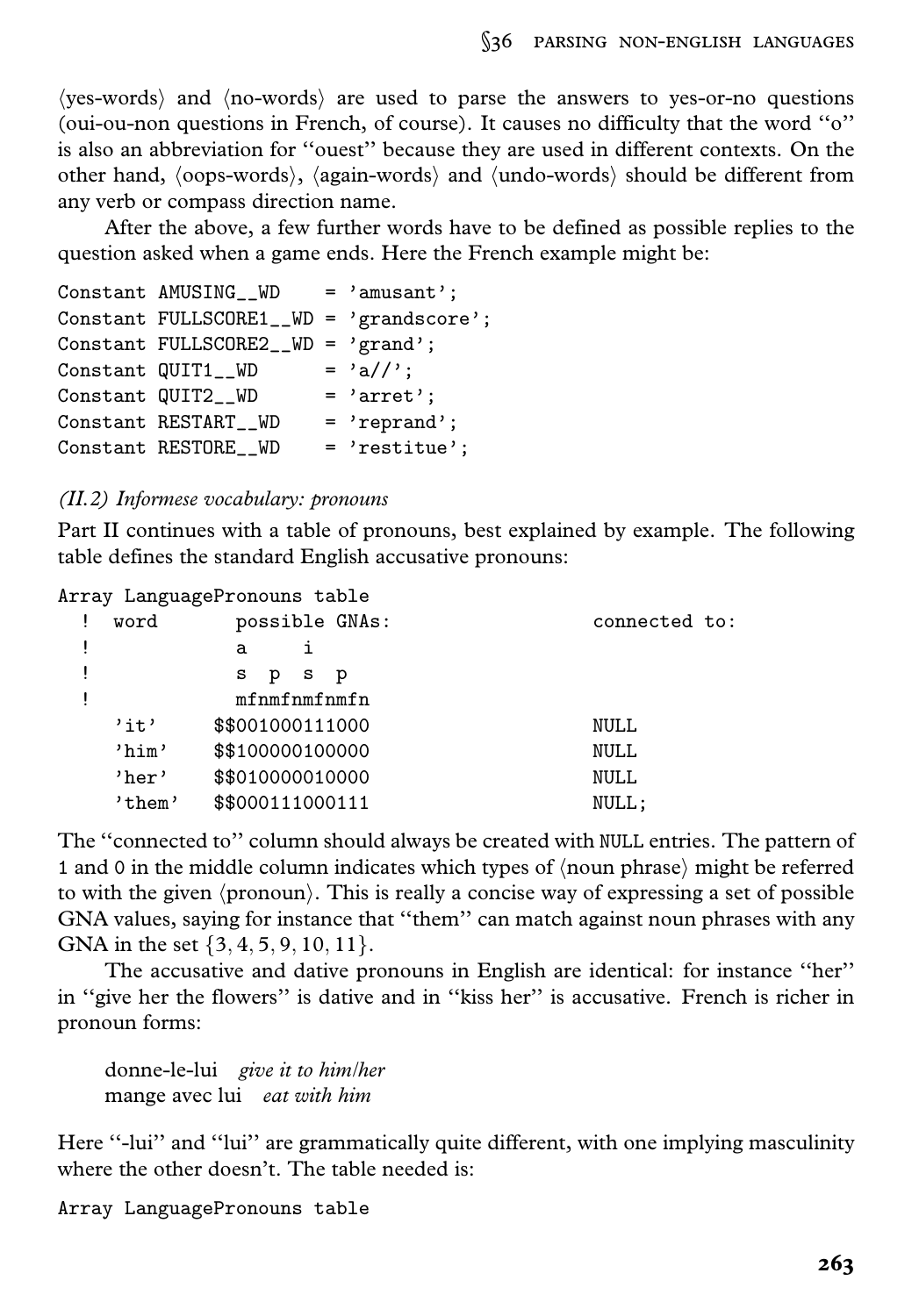| Ţ | word          | possible GNAs:              | connected to: |
|---|---------------|-----------------------------|---------------|
| Ţ |               | i<br>a                      |               |
| ï |               | s<br>s<br>p<br><sub>p</sub> |               |
| ï |               | mfnmfnmfnmfn                |               |
|   | $'$ -le $'$   | \$\$100000100000            | NULL          |
|   | $'$ -la $'$   | \$\$010000010000            | NULL          |
|   | $'$ -les'     | \$\$000110000110            | NULL          |
|   | $'$ -1111 $'$ | \$\$110000110000            | NULL          |
|   | $'$ -leur'    | \$\$000110000110            | NULL          |
|   | $'1$ ui'      | \$\$100000100000            | NULL          |
|   | 'elle'        | \$\$010000010000            | NULL          |
|   | $'$ eux'      | \$\$000100000100            | NULL          |
|   | 'elles'       | \$\$000010000010            | NULL:         |

This table assumes that "-le" can be treated as a free-standing word in its own right, not as part of the word ''donne-le-lui'', and section (III.1) below will describe how to bring this about. Note that ''-les'' and ''-leur'' are treated as synonymous: Informese doesn't (ordinarily) care that dative and accusative are different.

Using the ''pronouns'' verb in any game will print out current values, which may be useful when debugging the above table. Here is the same game position, inside the building at the end of the road, in parallel English, German and Spanish text:

#### *English: 'Advent'*

At the moment, ''it'' means the small bottle, ''him'' is unset, ''her'' is unset and ''them'' is unset.

#### *German: 'Abenteuer'*

Im Augenblick, ''er'' heisst der Schlusselbund, ''sie'' heisst die Flasche, ''es'' ¨ heisst das Essen, ''ihn'' heisst der Schlusselbund, ''ihm'' heisst das Essen ¨ und ''ihnen'' ist nicht gesetzt.

## *Spanish: 'Aventura'*

En este momento, ''-lo'' significa el grupo de llaves, ''-los'' no esta definido, ´ "-la" significa la pequeña botella, "-las" significa las par de tuberí as de unos 15 cm de diámetro, "-le" significa la pequeña botella, "-les" significa las par de tuberi as de unos 15 cm de diámetro, "él" significa el grupo de llaves, "ella" significa la pequeña botella, "ellos" no está definido y "ellas" significa las par de tuberi as de unos 15 cm de diámetro.

*(II.3) Informese vocabulary: descriptors*

Part II continues with a table of descriptors, in a similar format.

```
Array LanguageDescriptors table
```

| word |   |            |  | possible GNAs descriptor | connected |
|------|---|------------|--|--------------------------|-----------|
|      |   | to follow: |  | type:                    | to:       |
|      | a |            |  |                          |           |
|      |   | spsp       |  |                          |           |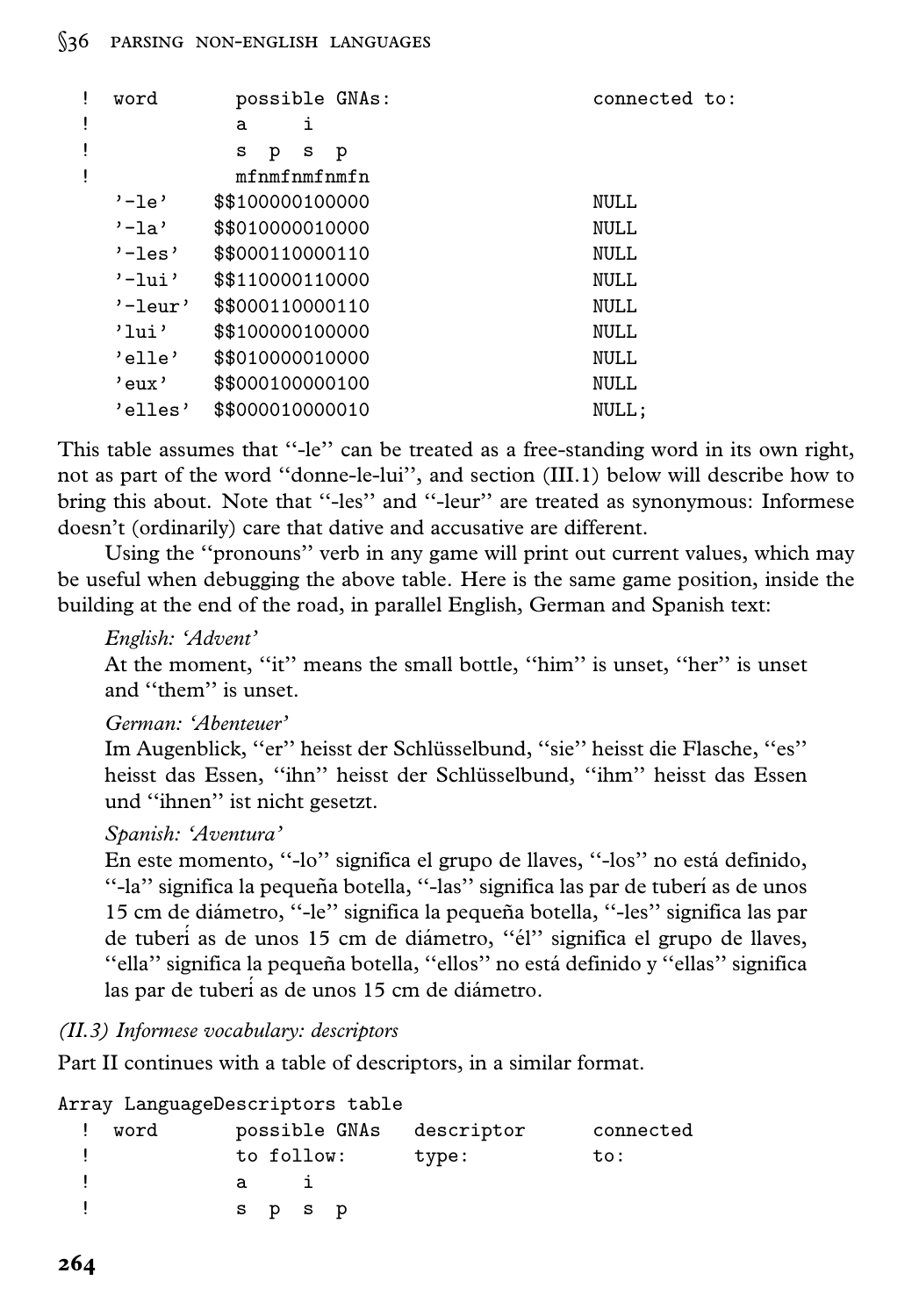| ì |                 | mfnmfnmfnmfn     |             |             |
|---|-----------------|------------------|-------------|-------------|
|   | $,_{\text{my}}$ | \$\$111111111111 | POSSESS_PK  | 0           |
|   | 'this'          | \$\$111000111000 | POSSESS_PK  | 0           |
|   | 'these'         | \$\$000111000111 | POSSESS PK  | 0           |
|   | 'that'          | \$\$111111111111 | POSSESS_PK  | 1           |
|   | 'those'         | \$\$000111000111 | POSSESS PK  | 1           |
|   | 'his'           | \$\$111111111111 | POSSESS_PK  | 'him'       |
|   | 'her'           | \$\$111111111111 | POSSESS PK  | 'her'       |
|   | 'their'         | \$\$111111111111 | POSSESS PK  | 'them'      |
|   | 'its'           | \$\$111111111111 | POSSESS PK  | $'$ it'     |
|   | 'the'           | \$\$111111111111 | DEFART_PK   | <b>NULL</b> |
|   | a//             | \$\$111000111000 | INDEFART_PK | NULL        |
|   | 'an'            | \$\$111000111000 | INDEFART PK | NULL        |
|   | $'s$ ome'       | \$\$000111000111 | INDEFART PK | NULL;       |

This gives three of the four types of  $\langle$  descriptor $\rangle$ . The constant POSSESS\_PK signifies a (possessive adjective), connected either to 0, meaning the player-object, or to 1, meaning anything other than the player-object (used for ''that'' and similar words) or to the object referred to by the given  $\langle$  pronoun $\rangle$ , which must be one of those in the pronoun table. DEFART\_PK signifies a definite  $\langle$ article $\rangle$  and INDEFART\_PK an indefinite  $\langle$  article $\rangle$ : these should both give the connected-to value of NULL in all cases.

The fourth kind allows extra descriptors to be added which force the objects that follow to have, or not have, a given attribute. For example, the following three lines would implement ''lit'', ''lighted'' and ''unlit'' as adjectives automatically understood by the English parser:

| $'$ 1 i t $'$ | \$\$111111111111            | light      | NULL.       |
|---------------|-----------------------------|------------|-------------|
|               | 'lighted' \$\$1111111111111 | light      | NULL        |
| 'unlit'       | \$\$111111111111            | $(-light)$ | <b>NULL</b> |

An attribute name means ''must have this attribute'', while the negation of it means ''must not have this attribute''.

To continue the example, "French.h" needs the following descriptors table:

|              | .                           |             |           |
|--------------|-----------------------------|-------------|-----------|
| word<br>Ţ    | possible GNAs               | descriptor  | connected |
| ш            | to follow:                  | type:       | to:       |
| ı            | i<br>a                      |             |           |
| ï            | s<br>s<br>р<br>$\mathbf{p}$ |             |           |
| ï            | mfnmfnmfnmfn                |             |           |
| '1e'         | \$\$100000100000            | DEFART_PK   | NULL      |
| '1a'         | \$\$010000010000            | DEFART_PK   | NULL      |
| י ^ ך י      | \$\$110000110000            | DEFART_PK   | NULL      |
| 'les'        | \$\$000110000110            | DEFART_PK   | NULL      |
| $v_{\rm un}$ | \$\$100000100000            | INDEFART PK | NULL      |
|              |                             |             |           |

Array LanguageDescriptors table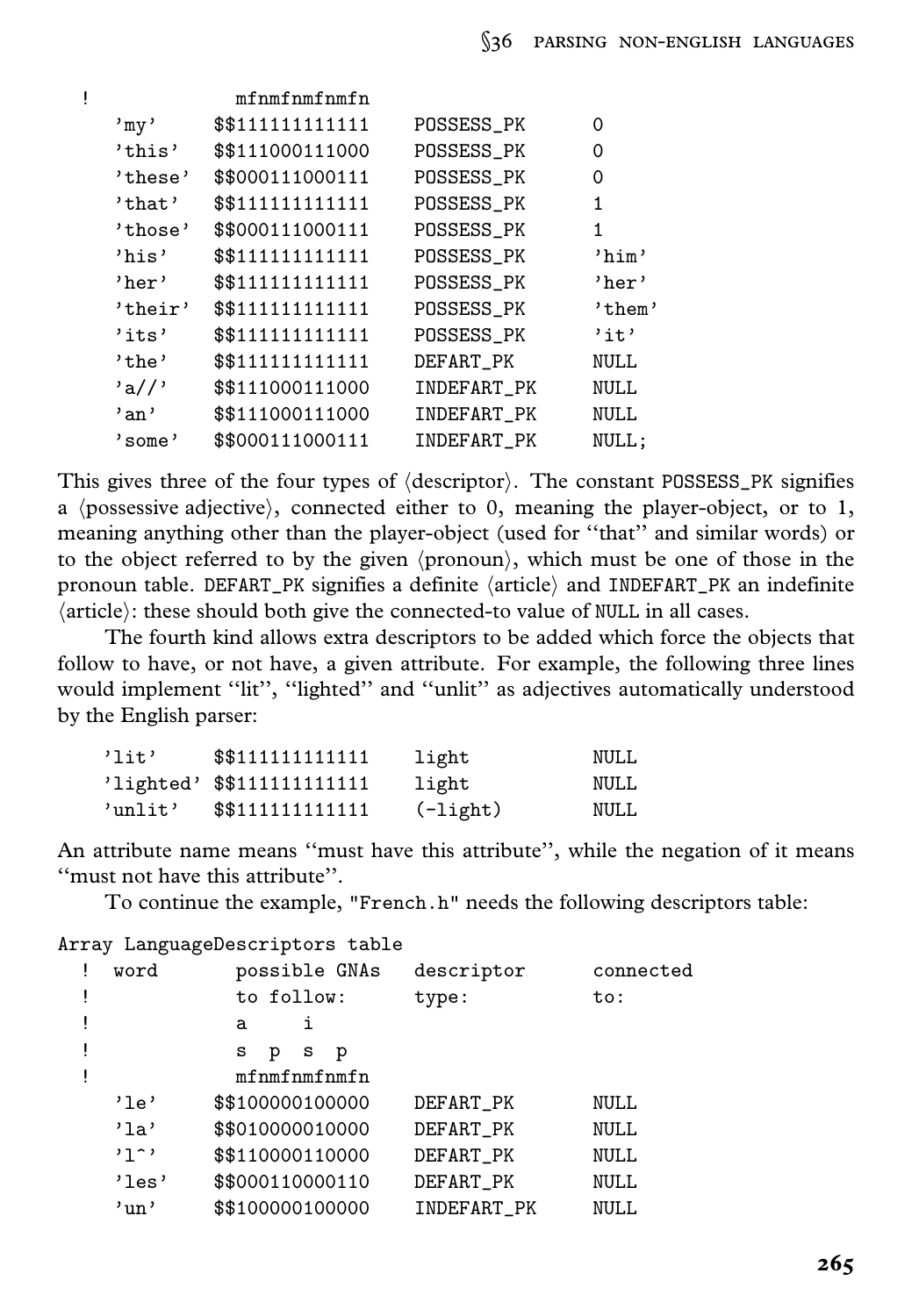| $'$ une'    | \$\$010000010000 | INDEFART PK | NULL         |
|-------------|------------------|-------------|--------------|
| 'des'       | \$\$000110000110 | INDEFART_PK | NULL         |
| $,$ mon $'$ | \$\$100000100000 | POSSESS PK  | 0            |
| 'ma'        | \$\$010000010000 | POSSESS PK  | 0            |
| 'mes'       | \$\$000110000110 | POSSESS_PK  | 0            |
| 'son'       | \$\$100000100000 | POSSESS PK  | '-lui'       |
| 'sa'        | \$\$010000010000 | POSSESS PK  | $'$ -lui $'$ |
| 'ses'       | \$\$000110000110 | POSSESS_PK  | '-lui'       |
| $'$ leur'   | \$\$110000110000 | POSSESS_PK  | '-les'       |
| 'leurs'     | \$\$000110000110 | POSSESS PK  | $'$ -les';   |

(recall that in dictionary words, the apostrophe is written ^). Thus, ''son oiseau'' means "his bird" or "her bird", according to the current meaning of "-lui", i.e., according to the gender of the most recent singular noun referred to.

The parser automatically tries both meanings if the same word occurs in both pronoun and descriptor tables. This happens in English, where ''her'' can mean either a feminine singular possessive adjective (''take her purse'') or a feminine singular object pronoun (''wake her up'').

#### *(II.4) Informese vocabulary: numbers*

An array should be given of words having type  $\langle$  number). These should include enough to express the numbers 1 to 20, as in the example:

```
Array LanguageNumbers table
    'un' 1 'une' 1 'deux' 2 'trois' 3 'quatre' 4 'cinq' 5
    'six' 6 'sept' 7 'huit' 8 'neuf' 9 'dix' 10
    'onze' 11 'douze' 12 'treize' 13 'quatorze' 14 'quinze' 15
    'seize' 16 'dix-sept' 17 'dix-huit' 18 'dix-neuf' 19 'vingt' 20;
```
In some languages, such as Russian, there are numbers larger than 1 which inflect with gender: please recognise all possibilities here. If the same word appears in both numbers and descriptors tables, its meaning as a descriptor takes priority, which is useful in French as it means that the genders of ''un'' and ''une'' are recognised after all.

#### *(III.1) Translating natural language to Informese*

Part III holds the routine to convert what the player has typed into Informese. In "English.h" this does nothing at all:

[ LanguageToInformese; ];

This might just do for Dogg, the imaginary language in which Tom Stoppard's play *Dogg's Hamlet* is written, where the words are more or less English words rearranged. (It begins with someone tapping a microphone and saying ''Breakfast, breakfast. . . sun, dock, trog. . .'', and ''Bicycles!'' is an expletive.) Other languages are structurally unlike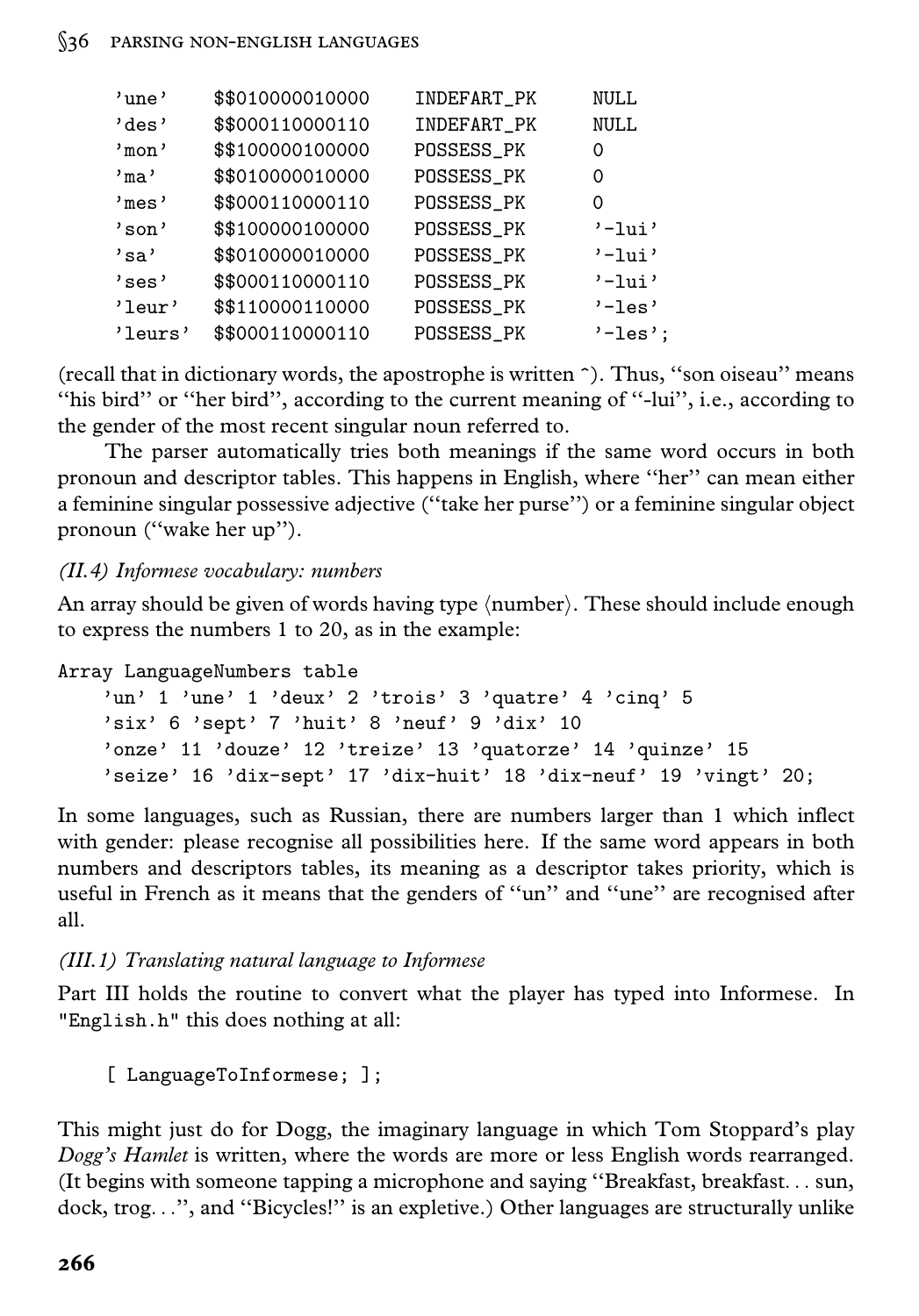English and the task of LanguageToInformese is to rearrange or rewrite commands to make them look more like English ones. Here are some typical procedures for LanguageToInformese to follow:

- (1) Strip out optional accents. For instance, "German.h" looks through the command replacing ü with ue and so forth, and replacing ß with ss. This saves having to recognise both spelling forms.
- (2) Break up words at hyphens and apostrophes, so that:

donne-lui l'oiseau *give the bird to him* 7→ donne -lui l' oiseau

- (3) Remove inflections which don't carry useful information. For instance, most German imperatives can take two forms, one with an 'e' on the end: "lege" means ''leg'' (German: ''put'') and ''schaue'' means ''schau'' (German: ''look''). It would be helpful to remove this "e", if only to avoid stuffing game dictionaries full of essentially duplicate entries. (Toni Arnold's "German.h" goes further and strips all inflections from nouns, while Ralf Herrmann's preserves inflections for parsing later on.)
- (4) Break affixes away from the words they're glued to. For instance:

della *of the* (Italian) 7→ di la cogela *take it* (Spanish) 7→ coge la

so that the affix part ''la'' becomes a separate word and can be treated as a pronoun.

(5) Replace parts of speech not existing in Informese, such as pronominal adverbs, with a suitable alternative. For instance:

> dessus *on top of it* (French) 7→ sur lui dedans *inside it* 7→ dans lui

(6) Alter word order. For instance, break off an enclitic and move it between two nouns; or if the definite article is written as a suffix, cut it free and move it before the noun:

> arma virumque *arms and the man* (Latin)  $\mapsto$  arma et virum kakane *the cakes* (Norwegian) 7→ ne kake

When the call to LanguageToInformese is made, the text that the player typed is held in a -> array called buffer, and some useful information about it is held in another array called parse. The contents of these arrays are described in detail in §2.5.

The translation process has to be done by shifting characters about and altering them in buffer. Of course the moment anything in buffer is changed, the information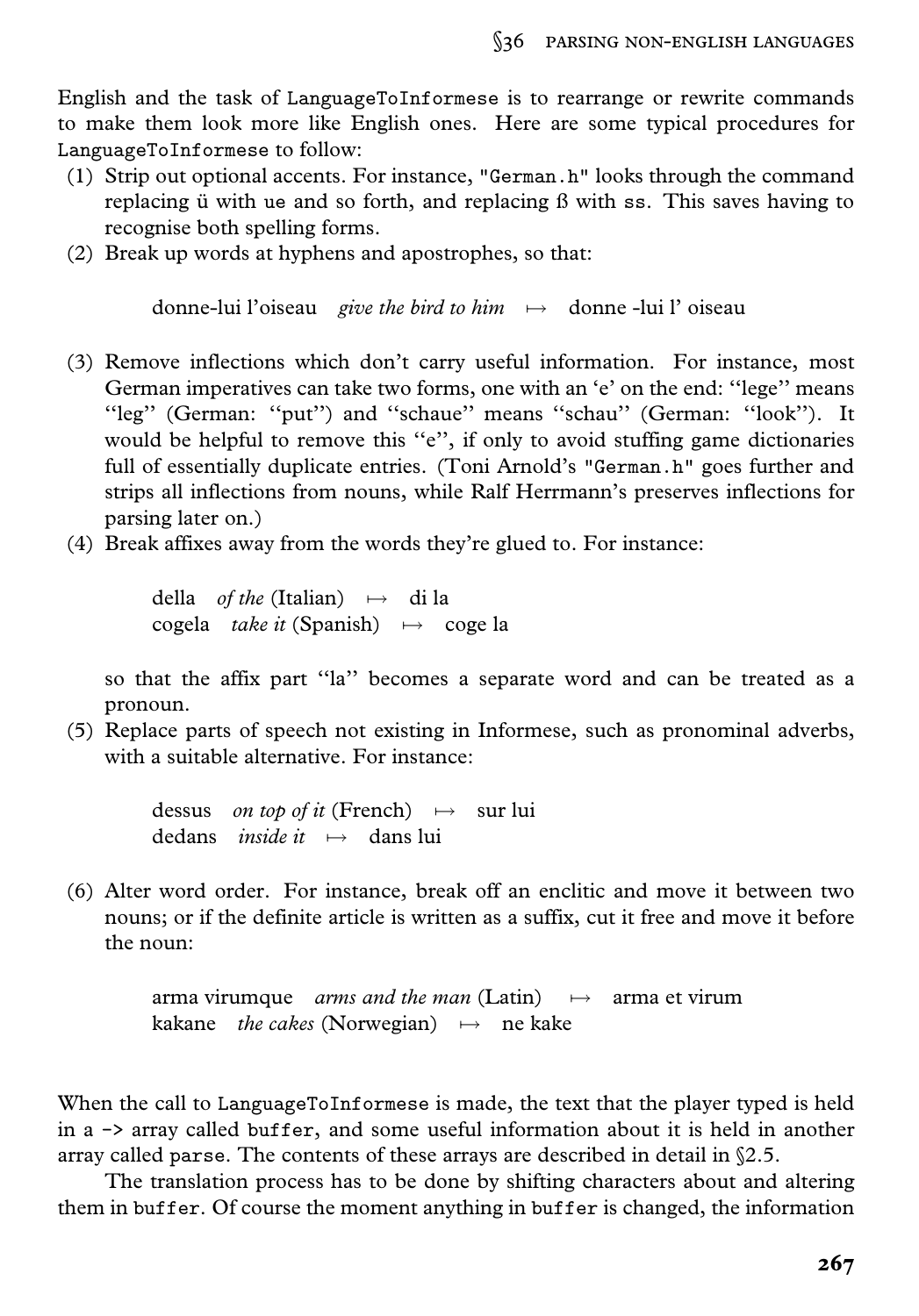in parse becomes out of date. You can update parse with the assembly-language statement

@tokenise buffer parse;

(And the parser does just this when the LanguageToInformese routine has finished.) The most commonly made alterations come down to inserting characters, often spaces, in between words, and deleting other characters by overwriting them with spaces. Inserting characters means moving the rest of buffer along by one character, altering the length buffer->1, and making sure that no overflow occurs. The library therefore provides a utility routine

LTI\_Insert(position, character)

to insert the given character at the given position in buffer.

#### • **EXERCISE** 110

Write a LanguageToInformese routine to insert spaces before each hyphen and after each apostrophe, so that:

donne-lui l'oiseau *give the bird to him* 7→ donne -lui l' oiseau

#### • **EXERCISE** 111

Make further translations for French pronominal adverbs:

dessus *on top of it*  $\mapsto$  sur lui dedans *inside it* 7→ dans lui

#### •**△EXERCISE** 112

Write a routine called LTI\_Shift(from,chars), which shifts the tail of the buffer array by chars positions to the right (so that it moves leftwards if chars is negative), where the "tail" is the part of the buffer starting at from and continuing to the end.

#### • **AEXERCISE** 113

Write a LanguageToInformese routine which sorts out German pronominal adverbs, which are made by adding "da" or "dar" to any preposition. Beware of breaking a name like ''Darren'' which might have a meaning within the game, though, so that:

davon 7→ von es darauf 7→ auf es darren  $\leftrightarrow$  ren es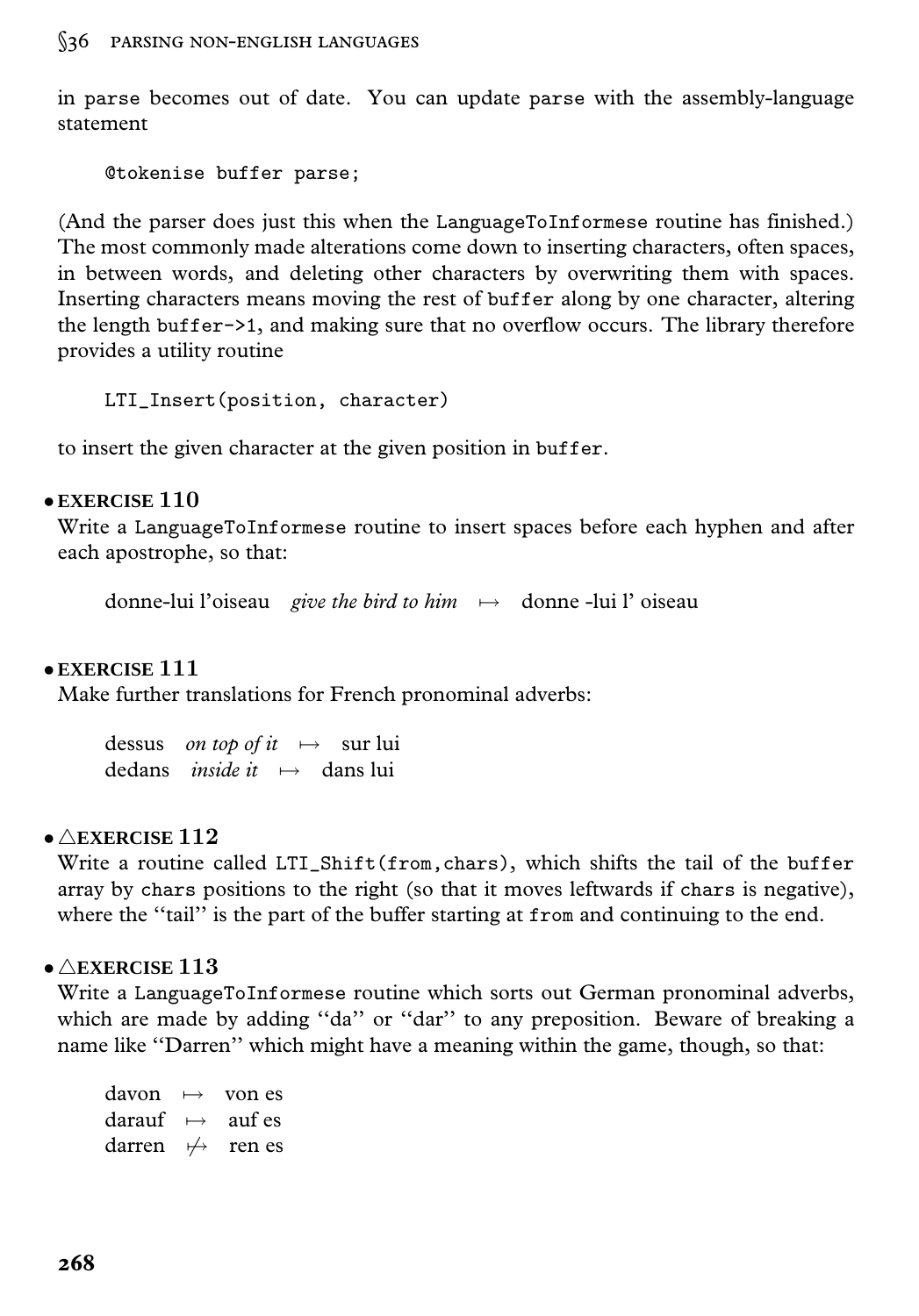## §37 Names and messages in non-English languages



The fourth and final part of the language definition file is taken up with rules on printing out messages and object names in the new language. The gender-number-animation (GNA) combination is considerably more<br>The gender-number-animation (GNA) combination is considerably more important when printing nouns than when parsing them, because the

player is less forgiving of errors. Few errors are as conspicuous or as painful as ''You can see a gloves here.'', in which the library's list-writer has evidently used the wrong GNA for the gloves. Here is a more substantial example:

*Voliere `*

Une jungle superbe, avec des animaux et des arbres.

On peut voir ici trois oiseaux (une oie, un moineau et un cygne blanc), cinq boîtes, une huître, Edith Piaf et des raisins.

To print this, the list-writer needs to know that ''oie'' is feminine singular, ''cygne blanc'' is masculine singular and so on. In short, it must be told the GNA of every object name it ever prints, or it will append all the wrong articles.

The translator will need first to decide how the genders are to be used. Inform allows for three genders, called male, female and neuter because they are usually used for masculine, feminine and neuter genders. Different natural languages will use these differently. In English, all nouns are neuter except for those of people (and sometimes higher animals), when they follow the gender of the person. Latin, German and Dutch use all three genders without any very logical pattern, while French, Spanish and Italian have no neuter. In Norwegian even the number of genders is a matter of dialect: traditional Norwegian has two genders, ''common'' and ''neuter'', but more recently Norwegian has absorbed a new feminine gender from its rural dialects. One way to achieve this in Inform would be to use male for common, female for the rural feminine and neuter for neuter. To avoid confusion it might be worth making the definition

```
Attribute common alias male;
```
which makes common equivalent to writing male. (The keyword alias is used, though very seldom, for making alternative names for attributes and properties.)

Here's how the library determines the GNA of an object's short name. The A part is easy: all objects having the animate attribute are animate and all others are inanimate. Similarly for the N part: objects having pluralname are plural, all others singular. (An object having pluralname is nevertheless only one object: for example an object called ''doors'' which represents a pair of doubled doors, or ''grapes'' representing a bunch of grapes.) If the object has male, female or neuter then the short name has masculine, feminine or neuter gender accordingly. If it has none of these, then it defaults to the gender LanguageAnimateGender if animate and LanguageInanimateGender otherwise. (These are constants set by the language definition file: see (IV.1) below.) You can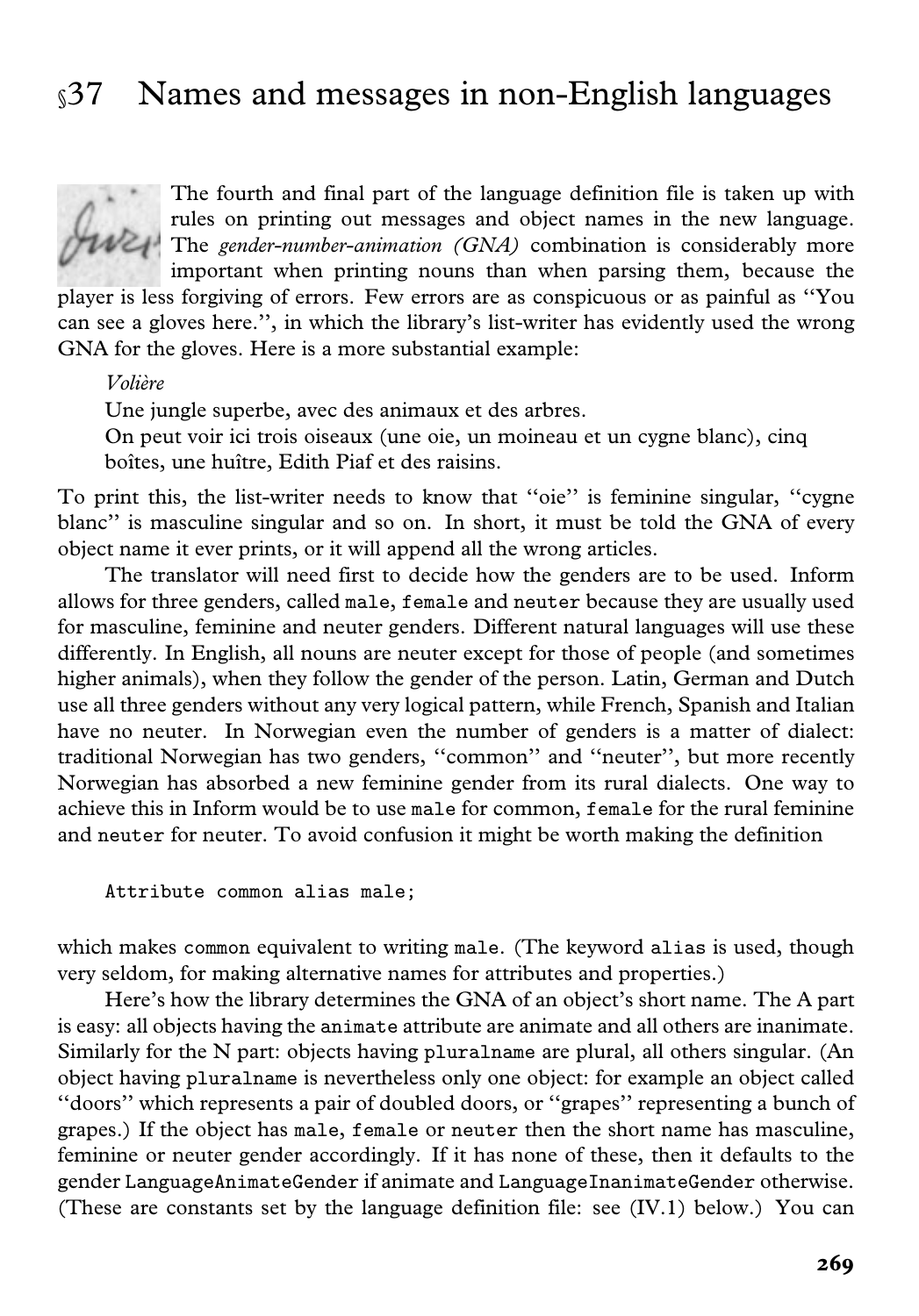find the GNA associated with an object's short name by calling the library routine

```
GetGNAOfObject(obj);
```
which returns the GNA number, 0 to 11.

#### • **EXERCISE** 114

Devise a verb so that typing ''gna frog'' results in ''frog: animate singular neuter (GNA 2) / The frog / the frog / a frog'', thus testing all possible articled and unarticled forms of the short name.

· · · · ·

In some languages, though not English, short names are inflected to make them agree with the kind of article applied to them:

das rote Buch *the red book* (German) ein rotes Buch *a red book*

In printing as in parsing, the library variable indef\_mode holds true if an indefinite article attaches to the noun phrase and false otherwise. So one rather clumsy solution would be:

```
Object Buch
  with ...
       short_name [;
         if (indef_mode) print "rotes Buch"; else print "rote Buch";
         rtrue;
       ];
```
In fact, though, the library automatically looks for a short\_name\_indef property when printing short names in indefinite cases, and uses this instead of short\_name. So:

```
Object Buch
  with short_name "rote Buch", short_name_indef "rotes Buch";
```
An automatic system for regular inflections of short names is possible but not easy to get right.

In languages other than English, short names also inflect with case, and the best way to handle this may be to provide new printing rules like dative\_the, enabling the designer to write code like so:

"You give ", (the) noun, " to ", (dative\_the) second, ".";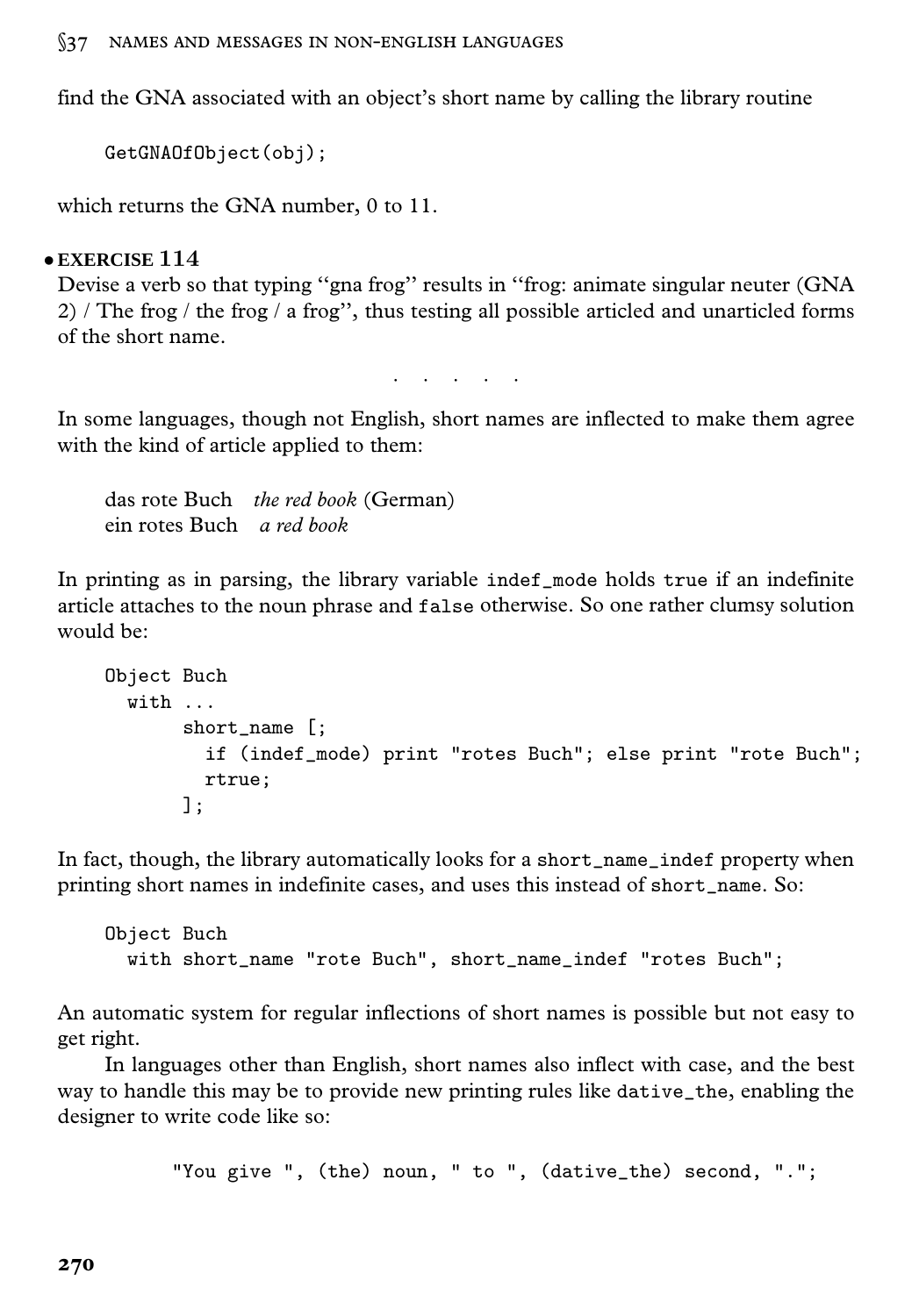#### *(IV.1) Default genders and contraction forms*

Part IV of a language definition file opens with declarations of the default gender constants mentioned above. "English.h" has

Constant LanguageAnimateGender = male; Constant LanguageInanimateGender = neuter;

whereas French would define both to be male.

Inform uses the term *contraction form* to mean a textual feature of a noun which causes any article in front of it to inflect. English has two contraction forms, ''starting with a vowel'' and ''starting with a consonant'', affecting the indefinite article:

 $a + \text{orange} =$  an orange a + banana = a banana

The first constant to define is the number of contraction forms in the language. In the case of "French.h" there will be two:

Constant LanguageContractionForms = 2;

Of these, form 0 means ''starting with a consonant'' and 1 means ''starting with a vowel or mute h''. (It's up to you how you number these.) You also have to provide the routine that decides which contraction form a piece of text has. Here is an abbreviated version for French, abbreviated in that it omits to check accented vowels like 'é':

```
[ LanguageContraction text;
  if (text->0 == 'a' or 'e' or 'i' or 'o' or 'u' or 'h' or
                 'A' or 'E' or 'I' or 'O' or 'U' or 'H') return 1;
 return 0;
];
```
The text array holds the full text of the noun, though this routine would normally only look at the first few letters at most. The routine is only ever called when it is necessary to do so: for instance, when the library prints ''the eagles'', LanguageContraction is not called because the article would be the same regardless of whether ''eagles'' has contraction form 0 or 1.

#### • **EXERCISE** 115

Italian has three contraction forms: starting with a vowel, starting with a 'z' or else 's'-followed-by-a-consonant, and starting with a consonant. Write a suitable LanguageContraction routine.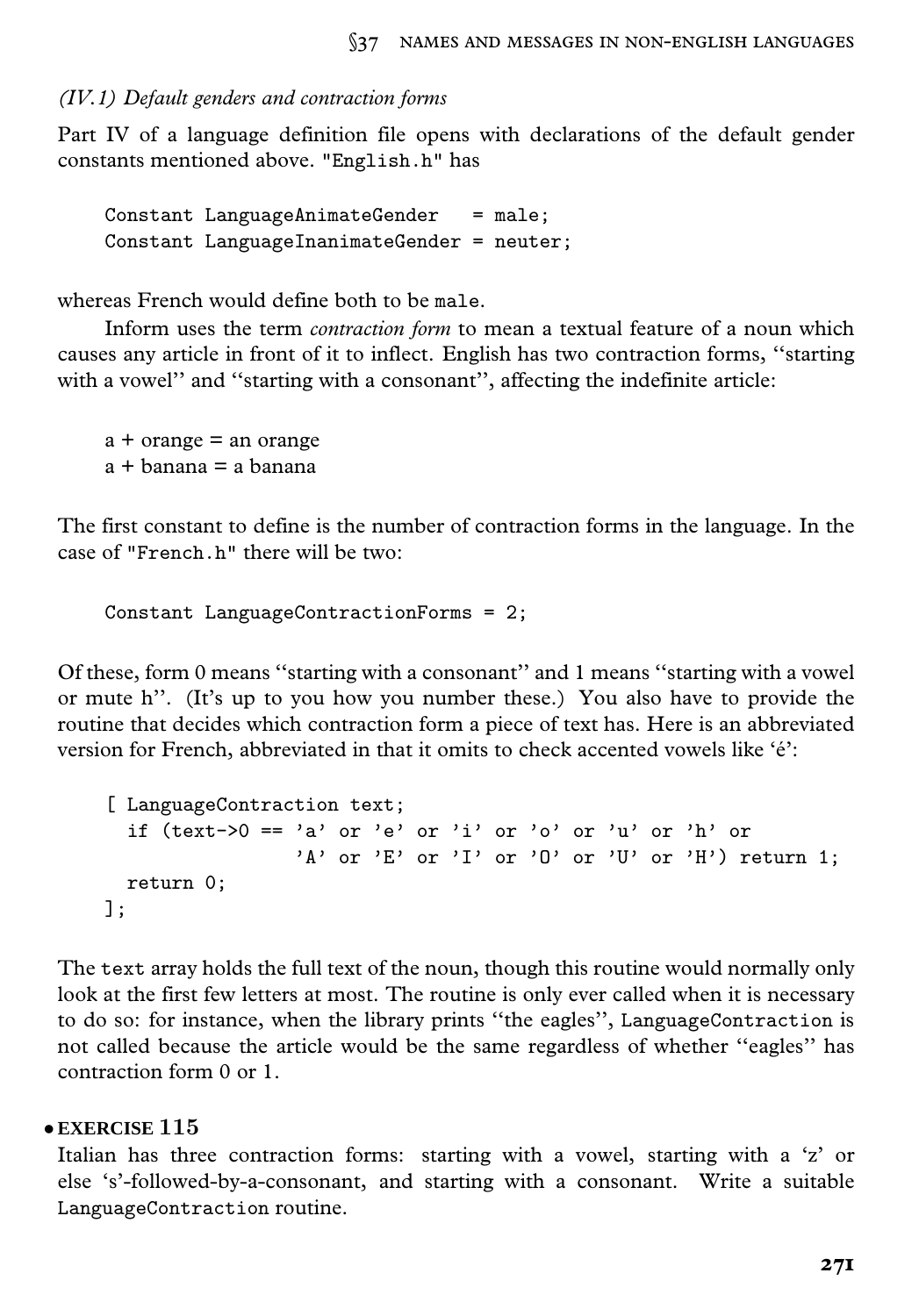#### *(IV.2) How to print: articles*

English needs two sets of articles: one set for singular nouns, which we shall call article set 0, another for plurals, article set 1. We need to define an array to show which GNAs result in which article set:

! a i ! s p s p ! m f n m f n m f n m f n Array LanguageGNAsToArticles --> 0 0 0 1 1 1 0 0 0 1 1 1;

(The number of article sets is not defined as a constant, but instead by the contents of this array: here the only values are 0 and 1, so there need to be two article sets.) We also need to define the article sets themselves. There are three articles for each combination of contraction form and article set. For example, "English.h" has two contraction forms and two article sets, so we supply twelve articles:

| Array LanguageArticles --> |                                |  |
|----------------------------|--------------------------------|--|
| ! Contraction form 0:      | Contraction form 1:            |  |
| Cdef Def Tndef             | Cdef Def Indef                 |  |
| "The " "the " "a "         | "The " "the " "an "<br>! Set 0 |  |
| "The " "the " "some "      | "The " "the " "some "; ! Set 1 |  |

That defines the automatic rules used to apply articles to nouns, but there are two ways to override this: the property article, if present, specifies an explicit indefinite article for an object; and the property articles, if present, specifies an explicit set of three articles. This is useful for nouns whose articles are irregular, such as the French ''haricot'': the regular definite article would be ''l'haricot'', but by an accident of history "le haricot" is correct, so:

```
Object "haricot"
  with articles "Le " "le " "un ", ...
```
#### • **EXERCISE** 116

Construct suitable arrays for the regular French articles.

#### • **EXERCISE** 117

Likewise for Italian, where Inform needs to be able to print a wider selection: un, un', una, uno, i, il, gli, l', la, le, lo.

#### • **EXERCISE** 118

At the other extreme, what if (like Latin: ''vir'' *man* or *a man* or *the man*) a language has no articles?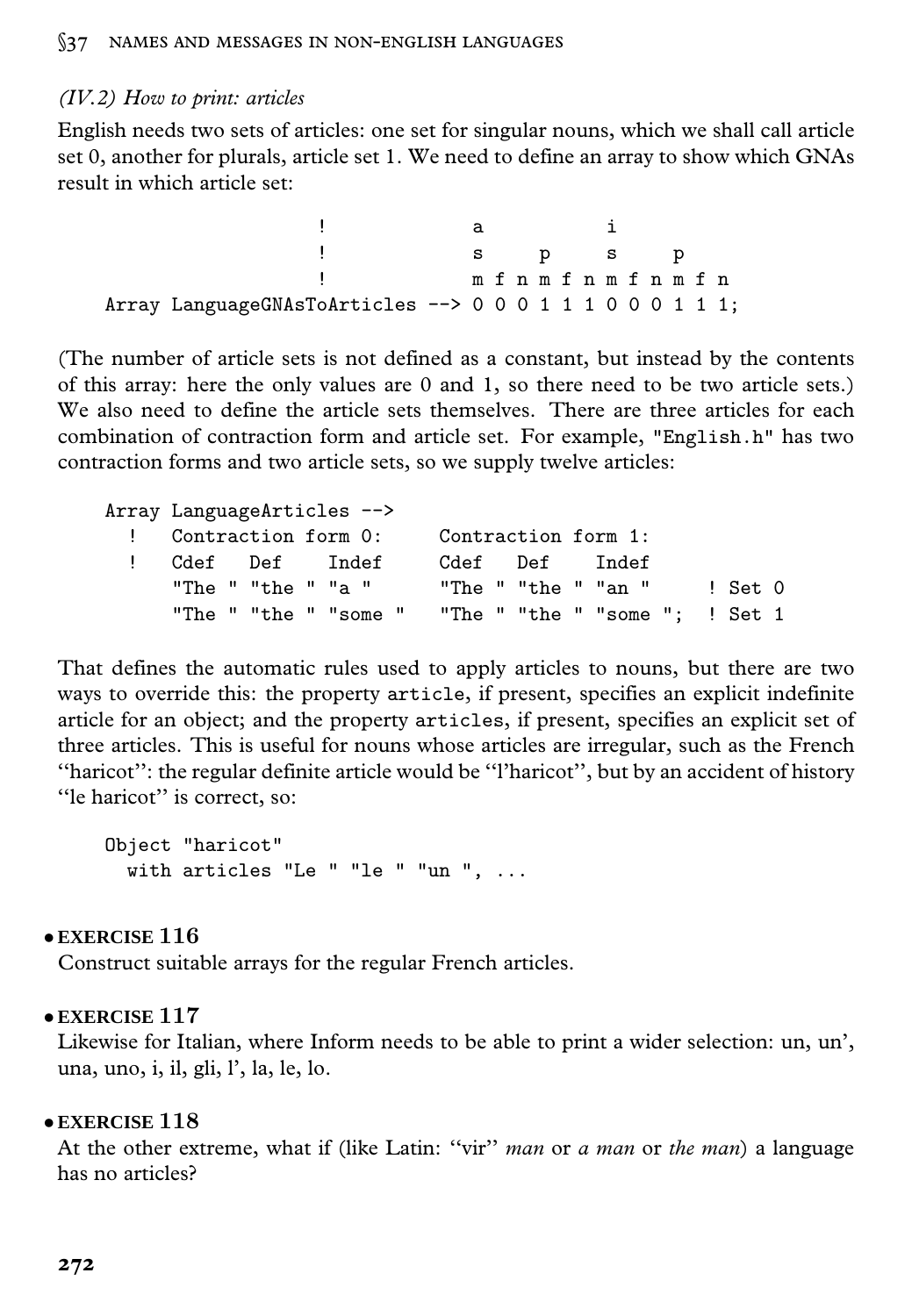#### *(IV.3) How to print: direction names*

Next is a routine called LanguageDirection to print names for direction properties (*not* direction objects). Imitate the following, from "French.h":

```
[ LanguageDirection d;
 switch (d) {
     n_to: print "nord"; s_to: print "sud";
     e_to: print "est"; w_to: print "ouest";
     ne_to: print "nordest"; nw_to: print "nordouest";
     se_to: print "sudest"; sw_to: print "sudouest";
     u_to: print "haut"; d_to: print "bas";
     in_to: print "dans"; out_to: print "dehors";
     default: RunTimeError(9,d);
 }
];
```
*(IV.4) How to print: numbers*

Next is a routine called LanguageNumber which takes a number N and prints it out in textual form. N can be anything from -32767 to 32767 and the correct text should be printed in every case. In most languages a recursive approach makes this routine less enormous than it might sound.

#### • **EXERCISE** 119

Write LanguageNumber for French.

#### *(IV.5) How to print: the time of day*

Even mostly numeric representations of the time of day vary from language to language: when it's 1:23 pm in England, it's  $13h23$  in France. A routine called LanguageTime-OfDay should print out the language's preferred form of the time of day, like so:

```
[ LanguageTimeOfDay hours mins;
 print hours/10, hours%10, "h", mins/10, mins%10;
];
```
#### • **EXERCISE** 120

Write the corresponding English version.

#### *(IV.6) How to print: verbs*

The parser sometimes needs to print verbs out, in messages like:

I only understood you as far as wanting to *take* the red box.

It normally does this by simply printing out the verb's dictionary entry. However, dictionary entries tend to be cut short (to the first 9 letters or so) or else to be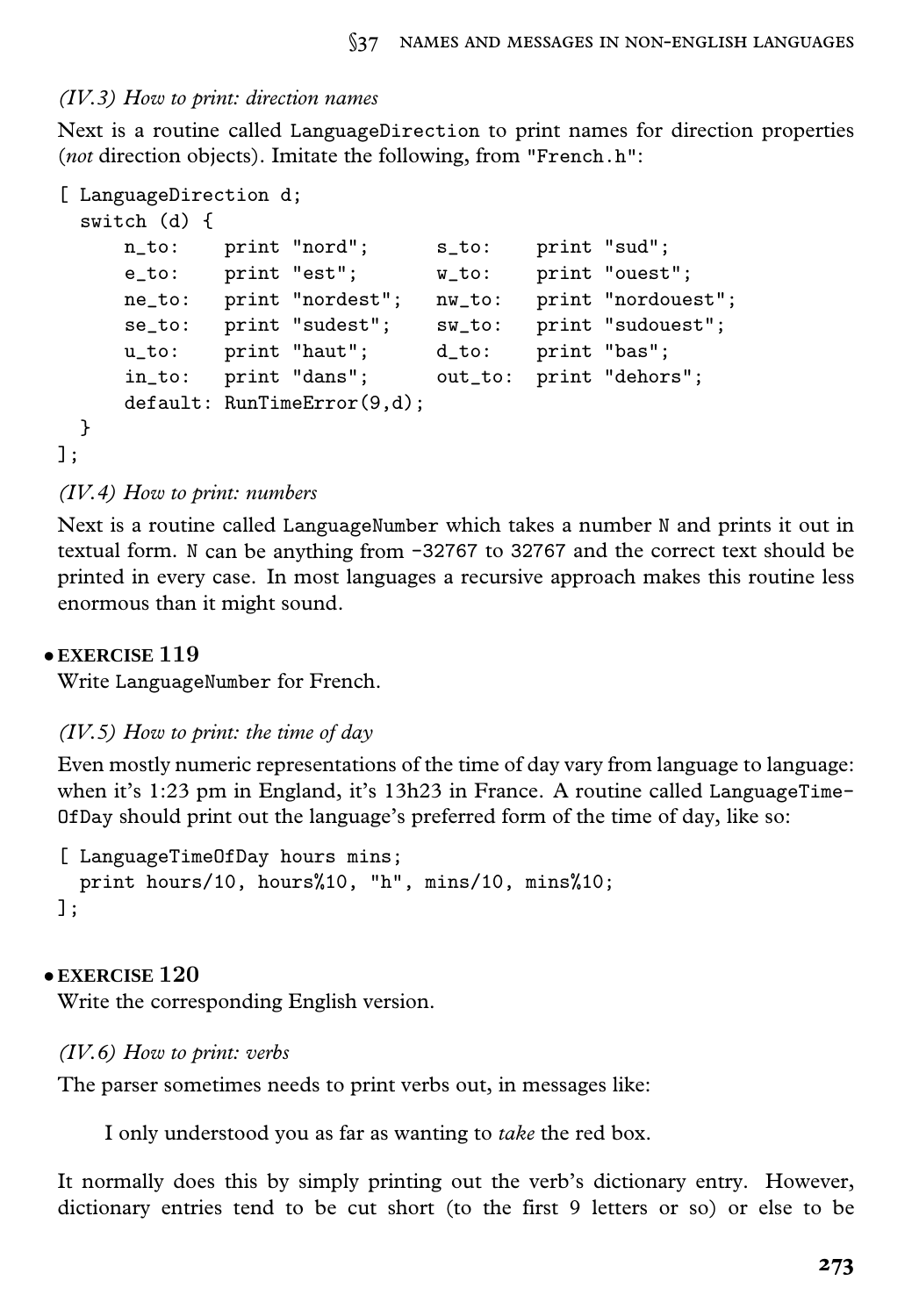abbreviations (rather as ''i'' means ''inventory''). In your language, verbs might also need to inflect in a sentence like the one above, which assumes that the infinitive and imperative are the same. You might get around that by rewording the statement as:

I only understood you as far as ''*take* the red box''.

Even so, how to print out verbs depends on the language, so you need to give a routine called LanguageVerb which looks at its argument and either prints a textual form and returns true, or returns false to let the library carry on as normal. In English, only a few of the more commonly-used abbreviations are glossed, and ''x'' for ''examine'' is the only one that really matters:

```
[ LanguageVerb verb_word;
  switch (verb_word) {
      'l//': print "look";
      'z//': print "wait";
      'x//': print "examine";
      'i//', 'inv', 'inventory': print "inventory";
      default: rfalse;
  }
 rtrue;
];
```
#### *(IV.7) How to print: menus*

Next, a batch of definitions should be made to specify the look of menus and which keys on the keyboard navigate through them. Imitate the following "English.h" definitions, if possible keeping the strings the same length (padding out with spaces if your translations are shorter than the English original):

| Constant NKEY__TX  | $= "N = next subject";$      |
|--------------------|------------------------------|
| Constant PKEY__TX  | $= "P = previous";$          |
| Constant QKEY1__TX | $= " Q =$ resume game";      |
| Constant QKEY2_TX  | $= "Q = previous menu";$     |
| Constant RKEY__TX  | $=$ "RETURN = read subject"; |
| Constant NKEY1__KY | $= 'N'$ :                    |
| Constant NKEY2__KY | $=$ 'n';                     |
| Constant PKEY1__KY | $=$ 'P':                     |
| Constant PKEY2__KY | $=$ 'p';                     |
| Constant QKEY1__KY | $= 'Q':$                     |
| Constant QKEY2_KY  | $= 'q';$                     |
|                    |                              |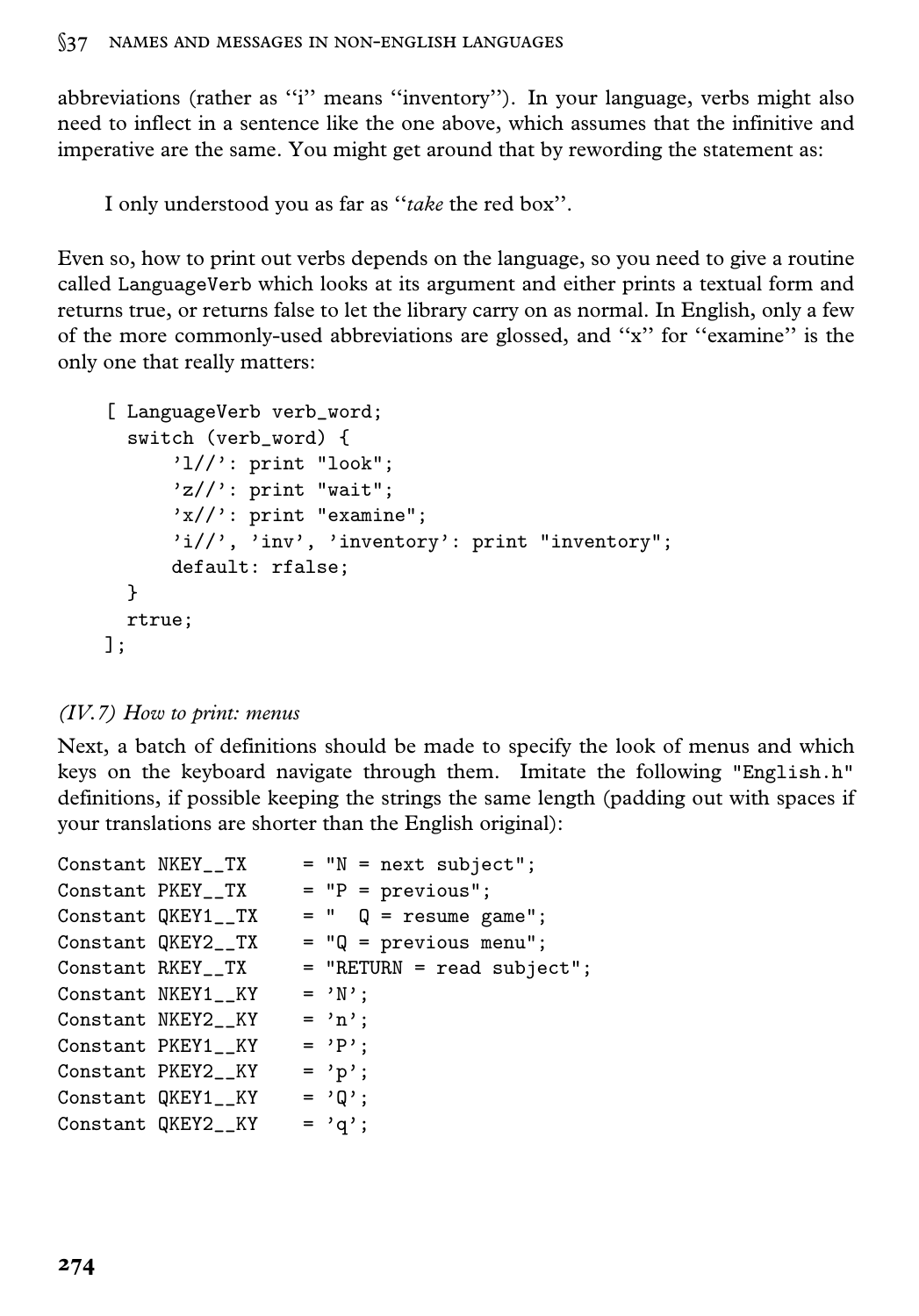#### *(IV.8) How to print: miscellaneous short messages*

These are phrases or words so short that the author decided they probably weren't worth putting in the LibraryMessages system (he now thinks otherwise: code in haste, repent at leisure). Here are some French versions with notes.

| Constant SCORE TX | $= "Score: "$  |  |
|-------------------|----------------|--|
| Constant MOVES TX | $=$ "Tours: ": |  |
| Constant TIME TX  | $=$ "Heure: ": |  |

which define the text printed on the status line: in English, "Score" and "Turns" or ''Time'';

Constant CANTGO\_\_TX = "On ne peut pas aller en ce direction.";

the default ''You can't go that way'' message;

Constant  $FORMER_TX = "votre m@\texttt{`eme} ancien";$ 

the short name of the player's former self, after the player has become somebody else by use of the ChangePlayer routine;

Constant YOURSELF\_\_TX = "votre m@^eme";

the short name of the player object;

Constant DARKNESS\_\_TX = "Obscurit@'e";

the short name of a location in darkness;

Constant NOTHING\_\_TX = "rien";

the short name of the nothing object, caused by print (name) 0;, which is not strictly speaking legal anyway;

 $Constant$   $THAT$ <sub> $-TX$ </sub> =  $"Qcca"$ ; Constant THOSET\_\_TX = "ces choses";

(THOSET stands for ''those things'') used in command printing. There are three circumstances in which all or part of a command can be printed by the parser: for an incomplete command, a vague command or an overlong one. Thus

>take out What do you want to take out? >give frog (to Professor Moriarty)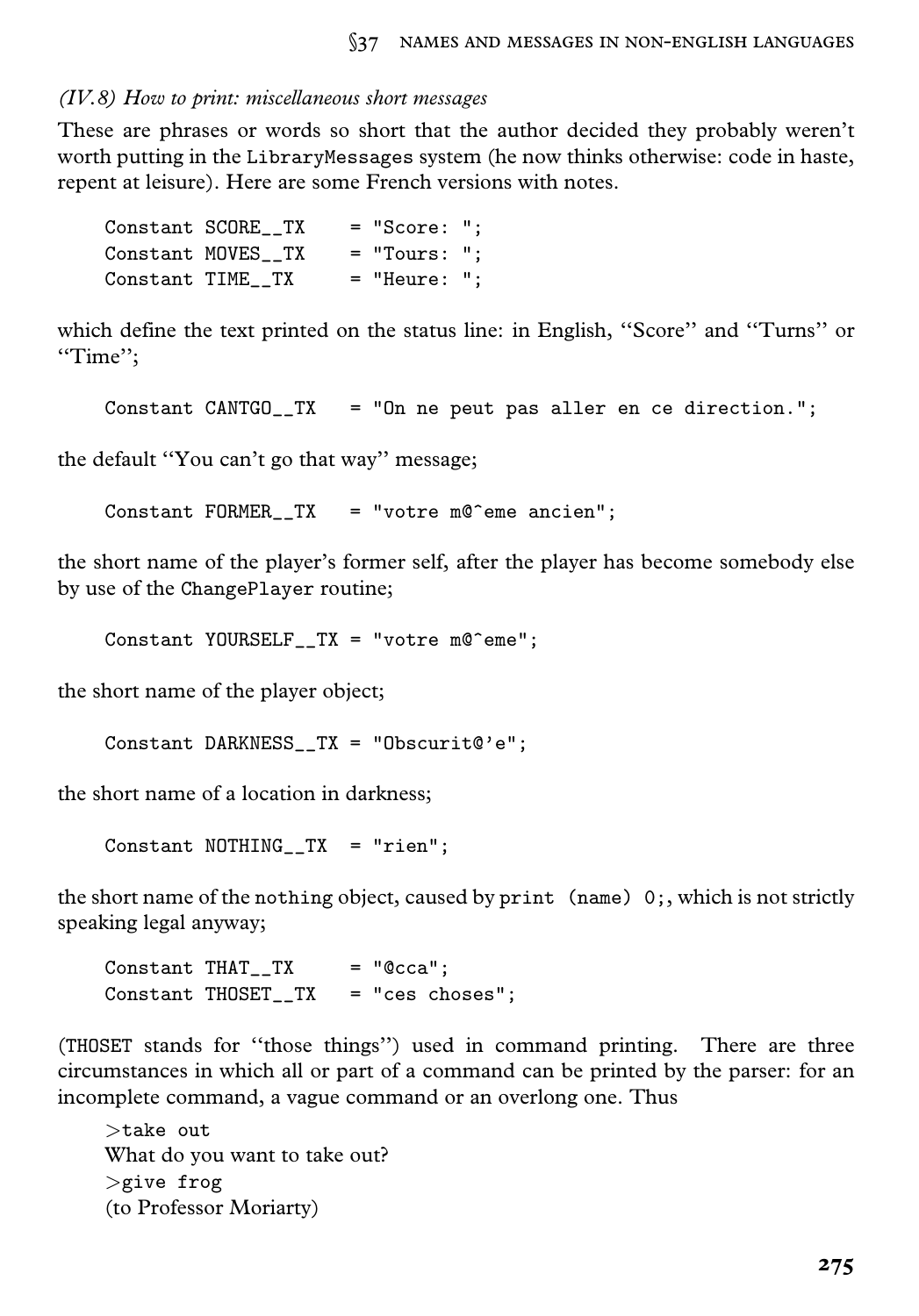>take frog within cage

I only understood you as far as wanting to take the frog.

In such messages, the THOSET\_\_TX text is printed in place of a multiple object like ''all'' while THAT\_\_TX is printed in place of a number or of something not well understood by the parser, like the result of a topic token.

Constant  $OR_TTX = " ou ";$ 

appears in the list of objects being printed in a question asking you which thing you mean: if you can't find anything grammatical to go here, try using just ", ";

Constant  $AND_$ TX = " et ";

used to divide up many kinds of list;

|                  | Constant WHOM TX   | $=$ "qui ";    |
|------------------|--------------------|----------------|
|                  | Constant WHICH__TX | $=$ "lequel "; |
| Constant IS2__TX |                    | $=$ "est":     |
|                  | Constant ARE2__TX  | $=$ "sont ":   |

used only to print text like ''inside which is a duck'', ''on top of whom are two drakes'';

 $Constant$   $IS_$ TX = "  $est$ "; Constant ARE\_\_TX = " sont";

used only by the list-maker and only when the ISARE\_BIT is set; the library only does this from within LibraryMessages, so you can avoid the need altogether.

#### *(IV.9) How to print: the Library Messages*

Finally, Part IV contains an extensive block of translated library messages, making up at least half the bulk of the language definition file. Here is the entry for a typical verb in "English.h":

```
SwitchOn:
    switch (n) {
        1: print_ret (ctheyreorthats) x1,
               " not something you can switch.";
        2: print_ret (ctheyreorthats) x1,
               " already on.";
        3: "You switch ", (the) x1, " on.";
    }
```